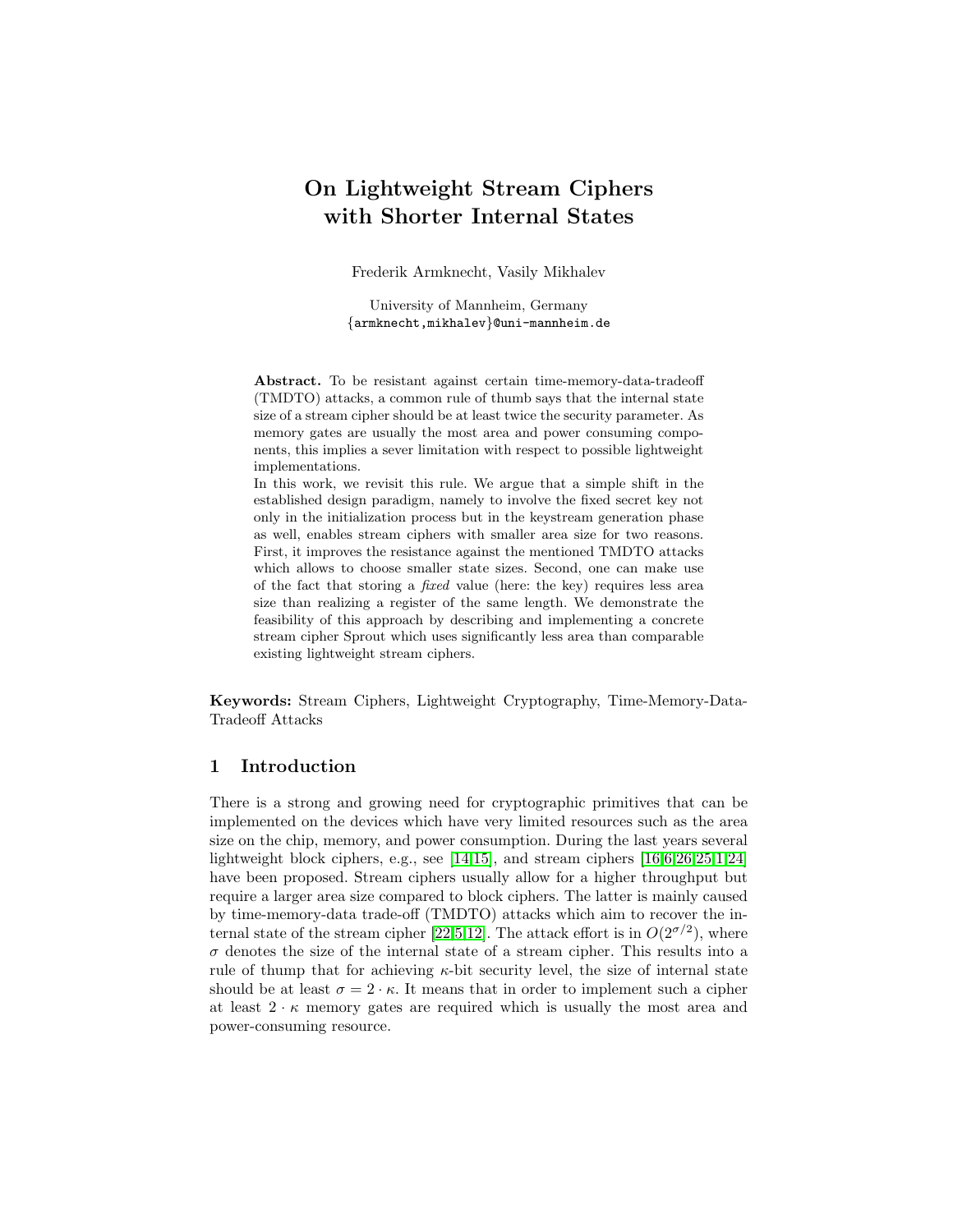| Cipher                    |      | Area size $(GE) $ Throughput $(Kb/s)^*$ Logic process |              | Source                        |  |  |  |
|---------------------------|------|-------------------------------------------------------|--------------|-------------------------------|--|--|--|
| <b>Block</b> ciphers      |      |                                                       |              |                               |  |  |  |
| <b>PRESENT 80 [14]</b>    | 1570 | <b>200</b>                                            | $0.18 \mu m$ | [14]                          |  |  |  |
| <b>PRESENT 80 [14]</b>    | 1000 | 11.4                                                  | $0.35 \mu m$ | [34]                          |  |  |  |
| <b>KATAN32</b> [15]       | 802  | 12.5                                                  | $0.13 \mu m$ | $\left[15\right]$             |  |  |  |
| <b>KATAN48</b> [15]       | 927  | 18.8                                                  | $0.13 \mu m$ | $[15]$                        |  |  |  |
| <b>KATAN64</b> [15]       | 1054 | 25.1                                                  | $0.13 \mu m$ | $\left\lceil 15 \right\rceil$ |  |  |  |
| KTANTAN32 <sup>[15]</sup> | 462  | 12.5                                                  | $0.13 \mu m$ | $[15]$                        |  |  |  |
| KTANTAN48 <sup>[15]</sup> | 588  | 18.8                                                  | $0.13 \mu m$ | $\left[15\right]$             |  |  |  |
| KTANTAN64 [15]            | 688  | 25.1                                                  | $0.13 \mu m$ | $\left\lceil 15 \right\rceil$ |  |  |  |
| Stream ciphers            |      |                                                       |              |                               |  |  |  |
| Mickey [7]                | 3188 | 100                                                   | $0.13 \mu m$ | [23]                          |  |  |  |
| Trivium [16]              | 2580 | 100                                                   | $0.13 \mu m$ | $\left[ 23\right]$            |  |  |  |
| Grain 80 [26]             | 1294 | 100                                                   | $0.13 \mu m$ | [23]                          |  |  |  |
| Grain 80 [26]             | 1162 | 100                                                   | $0.18 \mu m$ | This work                     |  |  |  |
| Sprout                    | 813  | 100                                                   | $0.18 \mu m$ | This work                     |  |  |  |

<span id="page-1-0"></span>Table 1. Area Size of the eStream Finalists, Lightweight block ciphers and Sprout

\*- The throughput is given for the clock frequency of  $100KHz$ 

Our Contribution In this work, we investigate an extension in the common design for stream ciphers which allows to realize secure lightweight stream cipher with an area size beyond the trade-off attack bound mentioned above. The core idea is to split the set of internal states into  $2^{\kappa}$  equivalence classes such that a TMDTO attack has to consider each of these classes at least once. To achieve this goal, we suggest to involve the key into the update process of the internal state.

Theoretically, the overall approach is still to have a sufficiently large internal state which determines the keystream bits. The main difference though is that part of this state is the secret key itself and not only a state that has been derived from this key. If one considers the case that the key is fixed for the device, one can make use of the fact that storing a fixed key is significantly less area consuming than deploying a register of the same length. In fact, a similar idea has been used in the design of KATAN/KTANTAN [\[15\]](#page-18-1). Moreover, the approach may allow for designs where the overall state size is smaller than  $2\kappa$ .

We demonstrate the feasability of this approach by describing and implementing a concrete stream cipher named Sprout. It builds upon the Grain 128a [\[1\]](#page-17-0) cipher but uses shorter registers and aims for 80 bit security. We argue that Sprout seems to inherit the strengths of Grain 128a. However, our implementation confirms that Sprout uses significantly less area size than the eStream finalisits of the hardware portfolio and also compares favorably with many lightweight block ciphers (see Table [1](#page-1-0) for an overview).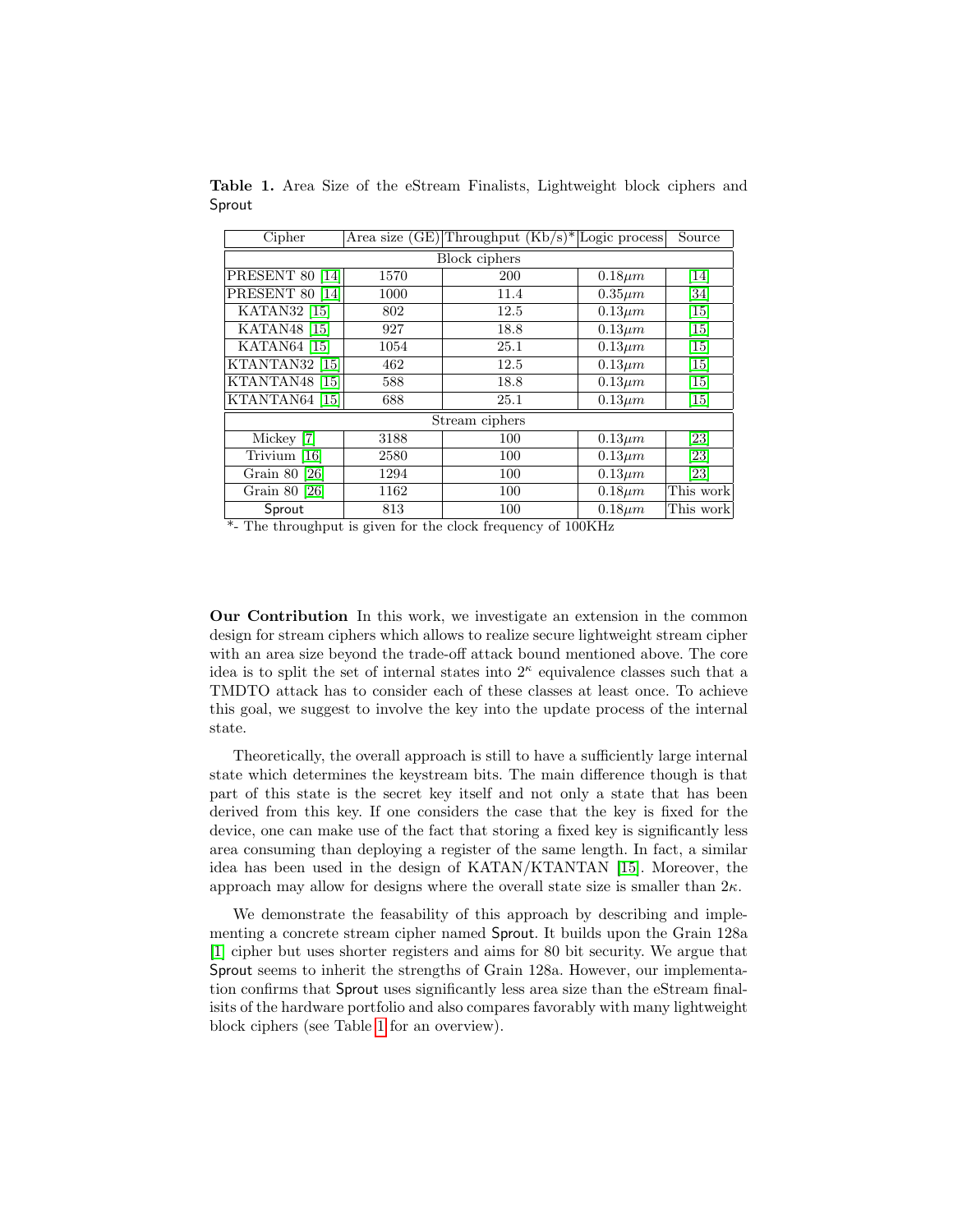Outline In section [2,](#page-2-0) we describe the used model for stream ciphers and recall time-memory-data trade-off attacks. In section [3,](#page-5-0) we explain our general design approach for strengthening stream ciphers against TMDTO attacks. In section [4,](#page-8-0) we propose a concrete construction following our design approach. Section [5](#page-14-0) addresses the security of the proposal. Section [6](#page-17-1) concludes the paper.

### <span id="page-2-0"></span>2 Preliminaries

### 2.1 Time-Memory-Data-Trade-Off Attacks

Cryptanalysis often boils down to the following question. Given a function  $F$ :  $\mathcal{N} \to \mathcal{N}$  and a value y within the image of F, find a preimage of y, i.e., determine a value  $x \in \mathcal{N}$  such that  $F(x) = y$ . To accomplish this goal, two extreme cases are considerable. One approach would be to use brute force search, i.e., randomly pick values  $x \in \mathcal{N}$  until  $F(x) = y$  does hold. This process would be repeated whenever the attacker aims to invert  $F$ . The other extreme approach would be to precompute all possible values beforehand and store them in a large table, i.e., to trade recurring computation effort by memory. This would result into the situation that every subsequent attack is essentially a simple look-up.

In 1980 Hellman [\[27\]](#page-19-6) suggested a time-memory-trade-off (TMTO) attack which is probabilistic and falls somewhere in between a brute force attack and a precomputation attack. This initiated a long line of research on different trade-off attacks. A typical trade-off attack consists of two phases: the first is the precomputation phase, often called the offline phase, while the second is referred to as the real-time, or on-line phase. In the offline phase, the attacker precomputes a large table (or sets of tables) using the function  $F$  he is trying to invert, while in the online phase the attacker captures a function output and checks if this value is located in her tables. If this attack is successful the attacker can learn the value x for which  $y = F(x)$ . Usually, this type of attacks is evaluated by looking at the following costs:

- $|\mathcal{N}|$  the size of the search space N
- $T_P$  the time effort of the precomputation phase
- $-$  T the time effort of the online phase
- $M$  memory cost of the attack.
- $-D$  number of usable data samples, i.e., outputs of F, during the online phase.

Trade-off attacks usually differ in the relation between these values (often expressed by a trade-off curve) and conditions that need to be met. A further distinctive feature is the concrete attack scenario. Here we are interested into two specific scenarios that we term scenario A and B, respectively, and that we explain below.

In scenario A, an attacker is given *one* image  $y \in \mathcal{N}$  and tries to find a preimage under F, that is a value  $x \in \mathcal{N}$  such that  $F(x) = y$ . This scenario-A-attacks represent the most general class of attacks. In table [2,](#page-3-0) we list the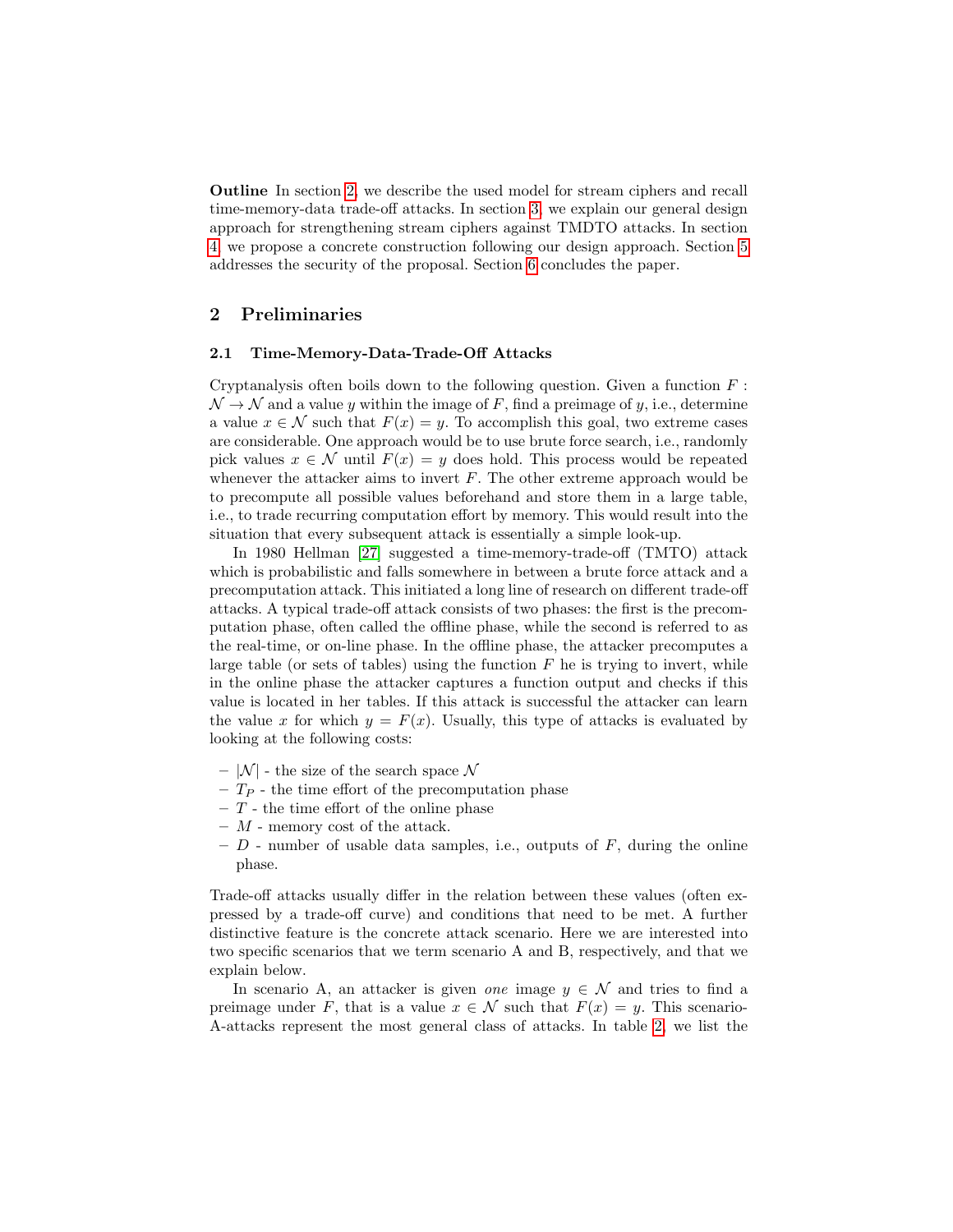| Work                                                 | Trade-off<br>curve                                                                                                            | Restrictions                                      | Precomputation<br>$\lim e$ |
|------------------------------------------------------|-------------------------------------------------------------------------------------------------------------------------------|---------------------------------------------------|----------------------------|
| Hellman [27]                                         | $ \mathcal{N} ^2 = TM^2$                                                                                                      | $1 \leq T \leq  \mathcal{N}   T_P   \mathcal{N} $ |                            |
| Oeschslin et al. $\sqrt{33}$    $\sqrt{2}$ = $2TM^2$ |                                                                                                                               | $1 \leq T \leq  \mathcal{N}   T_P   \mathcal{N} $ |                            |
| BG [5], [22]                                         | $ \mathcal{N} =M$                                                                                                             | $T=1$                                             | $ T_P = \mathcal{N} $      |
| <b>BS</b> [12]                                       | $\mathcal{N} ^2 = TM^2$                                                                                                       | $1 \leq T \leq  \mathcal{N}   T_P   \mathcal{N} $ |                            |
| <b>BSW</b> [13]                                      | $ \mathcal{N} ^2 = TM^2$                                                                                                      | $1 \leq T \leq  \mathcal{N}   T_P   \mathcal{N} $ |                            |
| Barkan et al. [10]                                   | $\overline{ \mathcal{N} ^2 +  \mathcal{N} M} = 2TM^2\overline{11} \leq T \leq \overline{\mathcal{N}}$ $ T_P  =  \mathcal{N} $ |                                                   |                            |
| Dunkelman [20]                                       | $ \mathcal{N} ^2 = TM^2$                                                                                                      | $1 \leq T \leq  \mathcal{N}   T_P   \mathcal{N} $ |                            |

<span id="page-3-0"></span>Table 2. Overview of Trade-Off Attacks for Scenario A

<span id="page-3-1"></span>Table 3. Overview of Trade-Off Attacks for Scenario B

| Work           | Trade-off<br>curve                                                                                                      | Restrictions                                          | Precomputation<br>$\lim e$ |
|----------------|-------------------------------------------------------------------------------------------------------------------------|-------------------------------------------------------|----------------------------|
| BG [5], [22]   | $ \mathcal{N}  = TM$                                                                                                    | $1 \leq T \leq D$                                     | $T_P = M$                  |
| <b>BS</b> [12] | $ {\cal N} ^2=TM^2D^2$                                                                                                  | $D^2 \leq T \leq  \mathcal{N}   T_P   \mathcal{N} /D$ |                            |
| BSW [13]       | $ \mathcal{N} ^2 = TM^2D^2$                                                                                             | $(DR)^2 < T$                                          | $ T_P = \mathcal{N} /D$    |
|                | Barkan et al. $[10]   \mathcal{N} ^2 +  \mathcal{N} D^2M = 2TM^2 D^2 \leq T \leq  \mathcal{N}   T_P  =  \mathcal{N} /D$ |                                                       |                            |

effort of existing trade-off attacks in scenario A. As one can see, all attacks have in scenario A a precomputation effort which is equivalent to searching the complete search space  $N$ . In short, the reason is that a trade-off attack can only be successful if the given image  $y$  has been considered during the precomputation phase.

This can be relaxed in scenario B. Here, an attacker is given D images  $y_1, \ldots, y_D$  of F and the goal is to find a preimage for any of these points, i.e., a value  $x_i \in \mathcal{N}$  such that  $F(x_i) = y_i$ . The main difference is that for a successful attack, it isn't any longer necessary to cover the whole search space  ${\mathcal N}$  during the precomputation phase. Instead it is sufficient that at least one of the outputs  $y_i$  has been considered. An overview of time-memory-data-trade-off attacks for scenario B is given in table [3.](#page-3-1) Note that the parameter  $R$  mentioned in the BSW attack stands for the sampling resistance of a stream cipher. In a nutshell, it is connected to the number of special states that can be efficiently enumerated. For example, R can be defined as  $2^{-\ell}$  where  $\ell$  is the maximum value for which the direct enumeration of all the special states which generate  $\ell$  zero bits is possible. As the sampling resistance strongly depends on the concrete design, we will not consider it in our general analysis of trade-off attacks.

#### 2.2 Keystream Generators

Description. Stream ciphers are encryption schemes that are dedicatedly designed to efficiently encrypt data streams of arbitrary length. The most common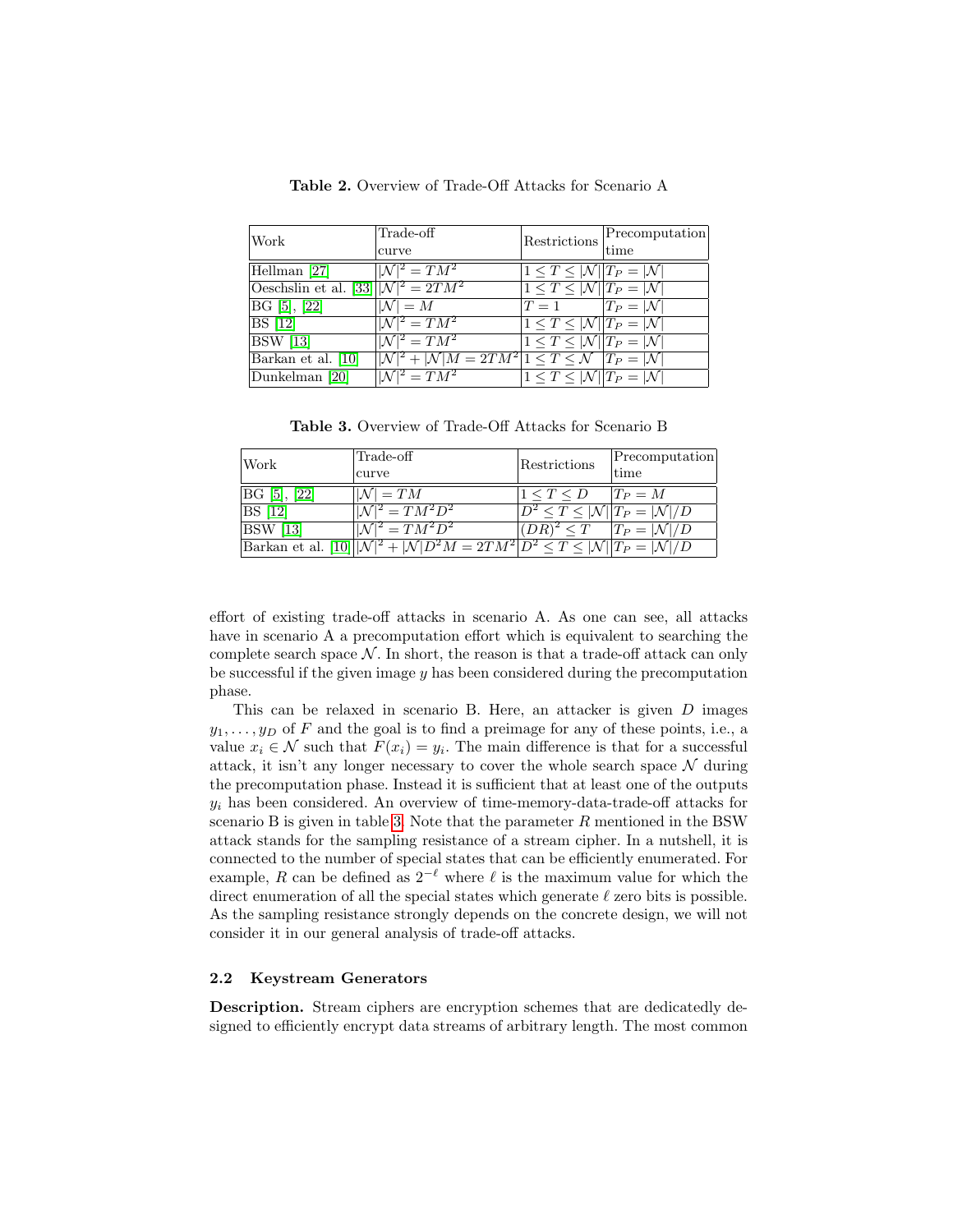approach for realizing a stream cipher is to design a keystream generator (KSG). In a nutshell, a KSG is a finite state machine using an internal state, an update function, and an output function. At the beginning, the internal state is initialized based on a secret key and, optionally, an initial value (IV). Given this, the KSG regularly outputs keystream bits that are computed from the current internal state and updates the internal state. The majority of existing KSGs are covered by the following definition:[1](#page-4-0)

<span id="page-4-2"></span>Definition 1 (Keystream Generator). A keystream generator (KSG) comprises three sets, namely

- the key space  $\mathcal{K} = \text{GF}(2)^{\kappa}$ ,
- the IV space  $\mathcal{IV} = \text{GF}(2)^{\nu}$ ,
- the state space  $S = GF(2)^{\sigma}$ ,

and the following three functions

- an initialization function  $\text{Init}: \mathcal{IV} \times \mathcal{K} \rightarrow \mathcal{S}$
- a bijective<sup>[2](#page-4-1)</sup> update function  $\cup$ pd :  $S \rightarrow S$
- an output function  $Out : \mathcal{S} \to GF(2)$

A KSG operates in two phases. In the initialization phase, the KSG takes as input a secret key  $k$  and an IV iv and sets the internal state to an initial state  $st_0 := \text{Init}(iv, k) \in \mathcal{S}$ . Afterwards, the keystream generation phase executes the following operations repeatedly (for  $t \geq 0$ ):

- 1. Output the next keystream bit  $z_t = Out(st_t)$
- 2. Update the internal state  $st_t$  to  $st_{t+1} := \text{Upd}(st_t)$

In this work, we consider attackers who are given several (possibly many) keystream bits and who aim for computing the remaining keystream. To this end, we assume that the attacker has full control over the IV. This means that the IV is not only known by the attacker but in fact she can choose it. Obviously tradeoff attacks represent a possible threat in this context. We shortly address in the following tradeoff attacks against keystream generators before we discuss our proposed design in the next section.

#### Trade-Off Attacks Against Keystream Generators.

Recovering the Key. In principle, two different approaches can be considered for applying a trade-off attack, depending on what function the attacker aims to invert. The most obvious approach is to invert the whole cipher. That is one considers the process which takes as input a secret key  $k \in \mathcal{K} = \text{GF}(2)^{\kappa}$  and

<span id="page-4-0"></span> $1$  As far as we know the only exception is the A2U2 stream cipher [\[18\]](#page-18-10), which appears to be insecure (see i.e. [\[2\]](#page-17-2)).

<span id="page-4-1"></span><sup>&</sup>lt;sup>2</sup> In fact, our discussions can be easily extended to the case of non-invertible update functions. However, assuming reversibility simplifies the explanations and is given for most designs anyhow.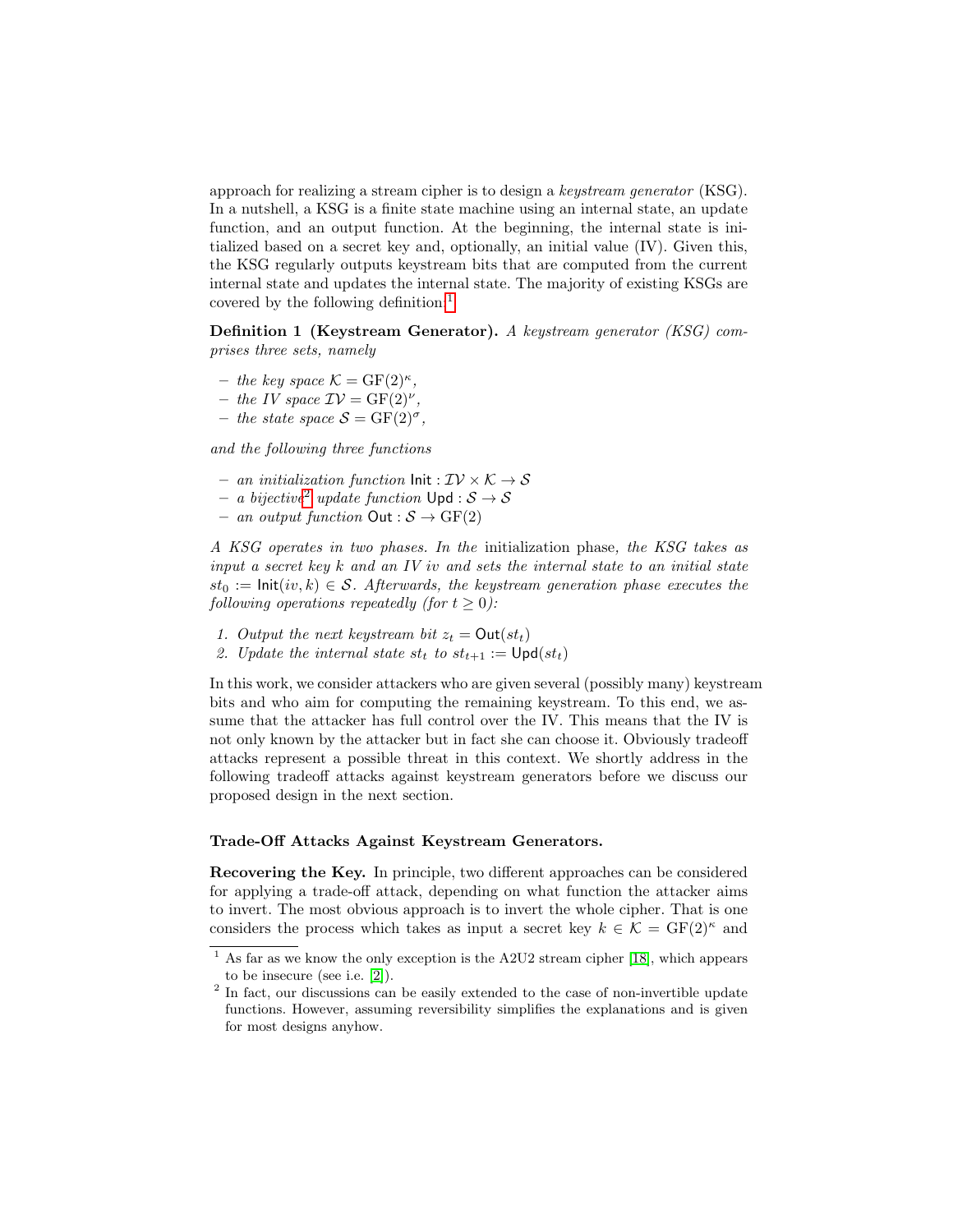outputs the first  $\kappa$  keystream bits as a function  $F_{\text{KSG}} : \text{GF}(2)^{\kappa} \to \text{GF}(2)^{\kappa}$ . The search space would be  $\mathcal{N} = \mathcal{K} = \text{GF}(2)^{\kappa}$  in this case. As already explained, trade-off attacks for scenario A would require a precomputation time which is equivalent to exhaustive search in the key space. If we say that a security level of  $\kappa$  expresses the requirement that a successful attack requires at least once a time effort in  $\mathcal{O}(2^{\kappa})$ , then such attacks do not represent a specific threat.

Observe that although an attacker may have knowledge of significantly more than  $\kappa$  bits, scenario B trade-off attacks are not applicable here (at least not in general). To see why, let  $F_{\mathsf{KSG}}^t : \mathrm{GF}(2)^\kappa \to \mathrm{GF}(2)^\kappa$  be the function that takes as input the secret key and outputs the keystream bits for clocks  $t, \ldots, t + \kappa - 1$ . That is it holds that  $F_{\text{KSG}}^0 = F_{\text{KSG}}$  from above. Then, the knowledge of  $D +$  $\kappa - 1$  keystream bits translates to knowing images of  $F_{\text{KSG}}^0, \ldots, F_{\text{KSG}}^{D-1}$  and in fact, inverting one of these would be sufficient. However, these functions are all different. In particular, any precomputation done for one of these, e.g.,  $F_{\text{KSG}}^i$ , cannot be used for inverting another one, e.g,  $F_{\text{KSG}}^j$  with  $i \neq j$ .

Recovering the Internal State. An alternative approach is to invert the output function Out only, that is used in the keystream generation phase. More precisely, let  $F_{\text{Out}}: GF(2)^{\sigma} \rightarrow GF(2)^{\sigma}$  be the function that takes the internal state  $st_t \in GF(2)^\sigma$  at some clock t as input and outputs the  $\sigma$  keystream bits  $z_t, \ldots, z_{t+\sigma-1}$ . The search space would be  $\mathcal{N} = \mathcal{S}$ . A scenario-A trade-off attack would again require a precomputation time equal to  $|\mathcal{N}| = |\mathcal{S}|$  which implies that  $\sigma > \kappa$  if one aims for a security level of  $\kappa$ .

We come now to the essential part. As each keystream segment  $z_t, \ldots, z_{t+\sigma-1}$ is an output of the same function  $F_{\text{Out}}$  and as the knowledge of one internal state  $st_t$  allows to compute all succeeding keystreams bits  $z_r$  for  $r \geq t$  (and as Upd is assumed to be reversible, the preceeding keystream bits as well), scenario B attacks are suitable. As can be seen from table [3,](#page-3-1) each attack would require at least once a time effort of about  $\sqrt{|\mathcal{S}|} = 2^{\sigma/2}$ . This implies the already mentioned rule of selecting  $\sigma \geq 2\kappa$ .

## <span id="page-5-0"></span>3 Our Basic Approach

#### 3.1 Motivation

In this section, we discuss a conceptually simple adaptation of how keystream generators are commonly designed (see definition [1\)](#page-4-2). The goal is to make stream ciphers more resistant against TMDTO attacks such that shorter internal states can be used. To this end, let us take another look at trade-off attacks. An attacker who is given a part of the keystream aims to find an internal state which allows to compute the remaining keystream. Let  $F_{\text{Out}}^{\text{compl.}}$  denote the function that takes as input the initial state and outputs the complete keystream. Here, "complete" refers to the maximum number of keystream bits that are intended by the designer. If no bound is given, then we simply assume that  $2^{\sigma}$  keystream bits are produced as this refers to the maximum possible period. From an attacker's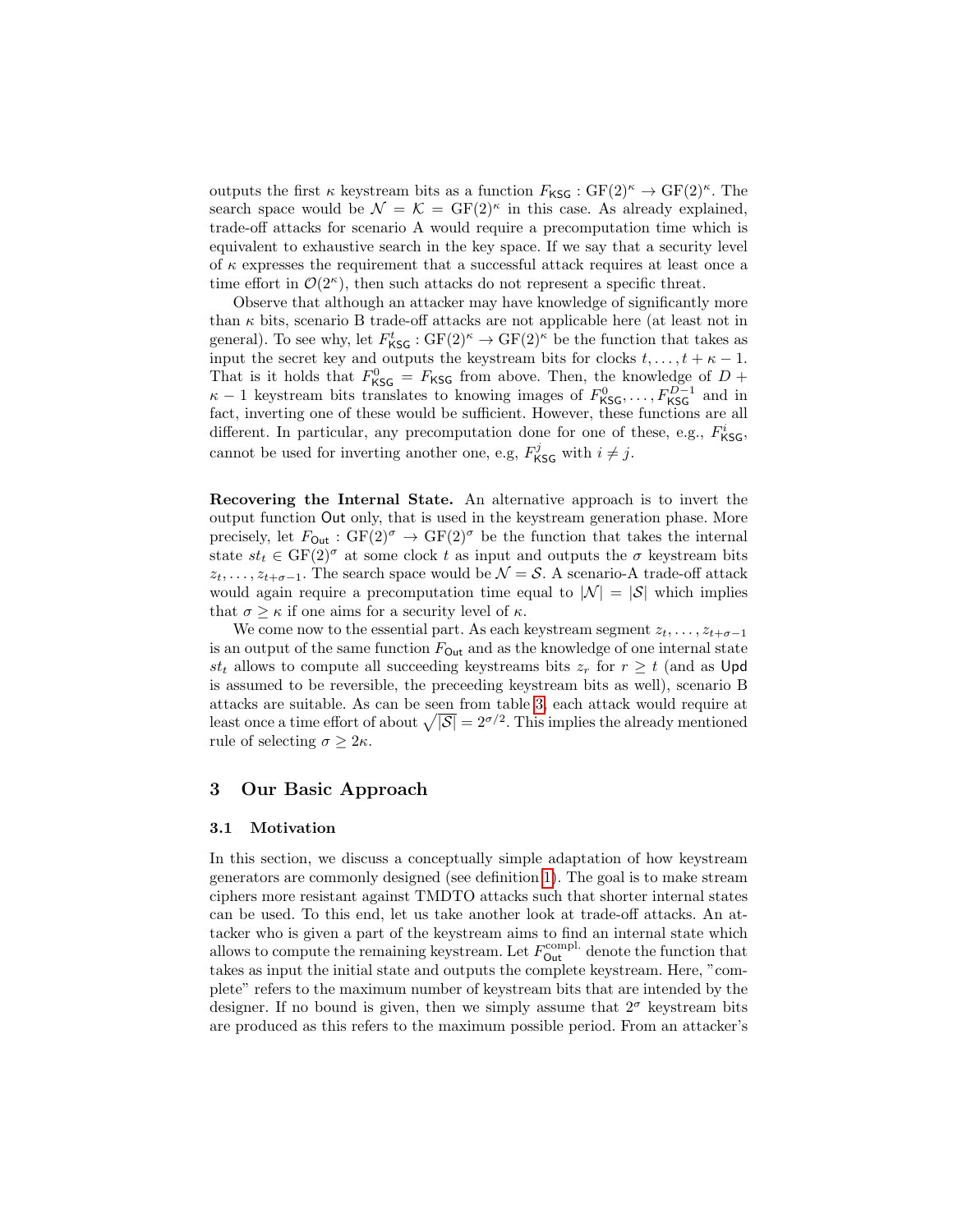point of view, any internal state that allows for reconstructing the keystream is equally good. This brings us to the notion of keystream-equivalent states:

Definition 2 (Keystream-equivalent States). Consider a KSG with a function  $F_{\text{Out}}^{\text{compl.}}$  that outputs the complete keystream. Two states st, st'  $\in \mathcal{S}$  are said to be keystream-equivalent (in short st  $\equiv_{\text{kse}} st'$ ) if there exists an integer  $r \geq 0$ such that  $F_{\text{Out}}^{\text{compl.}}(\text{Upd}^r(st)) = F_{\text{Out}}^{\text{compl.}}(st')$ . Here,  $\text{Upd}^r$  means the r-times application of Upd.

Observe that keystream-equivalence is an equivalence relation.<sup>[3](#page-6-0)</sup> For any state  $st \in \mathcal{S}$ , we denote by [st] its equivalence class, that is

$$
[st] = \{ st' \in \mathcal{S} | st \equiv_{\text{kse}} st' \}
$$
 (1)

To see why this notion is important for analyzing the effectiveness of a TMDTO attack, let us consider an arbitrary KSG with state space  $S$ . As any state is member of exactly one equivalence class, the state space can be divided into  $\ell$ distinct equivalence classes:

$$
\mathcal{S} = \left[ st^{(1)} \right] \cup \ldots \cup \left[ st^{(\ell)} \right] \tag{2}
$$

Now assume a TMDTO attacker who is given some keystream  $(z_t)$ , based on an unknown initial state  $st_0$ . Recall that the strategy of a trade-off attack is not to exploit any weaknesses in the concrete design but to efficiently cover a sufficiently large fraction of the search space. In this case if none of the precomputations were done for values in  $[st_0]$ , the attack cannot be successful unless the online phase searches all equivalence classes that have been ignored during the precomputation phase. This leads to the following observation: a TMDTO attack on the KSG will be a union of TMDTO attacks, one for each equivalence class. That is we have  $\ell$  TMDTO attacks with search spaces  $\mathcal{N}_i = [st^{(i)}],$  $i = 1, \ldots, \ell$ , respectively. As each of these attacks has a time effort of at least 1, we get a lower bound of  $\ell$  for the attack effort. Now, if one designs a cipher such that  $\ell \geq 2^{\kappa}$ , then one has achieved the required security level against trade-off attacks. This is exactly the idea behind the design approach discussed next.

#### <span id="page-6-1"></span>3.2 The Design Approach

We are now ready to discuss our proposed design. The basic idea is to achieve a splitting of the internal state space in sufficiently many equivalence classes. To achieve this, we divide the internal state into two parts: a variable part that may change over time and a fixed part. For practical reasons the fixed part will be realized by simply re-using the secret key (more on this later). The main difference to a KSG as given in definition [1,](#page-4-2) the update function Upd will compute the next variable state from the current variable state and the fixed

<span id="page-6-0"></span><sup>&</sup>lt;sup>3</sup> This is due to the fact that for any state  $st \in \mathcal{S}$ , the sequence  $(\text{Upd}^r(st))_{r\geq 0}$  is cyclic and that Upd is reversible by assumption.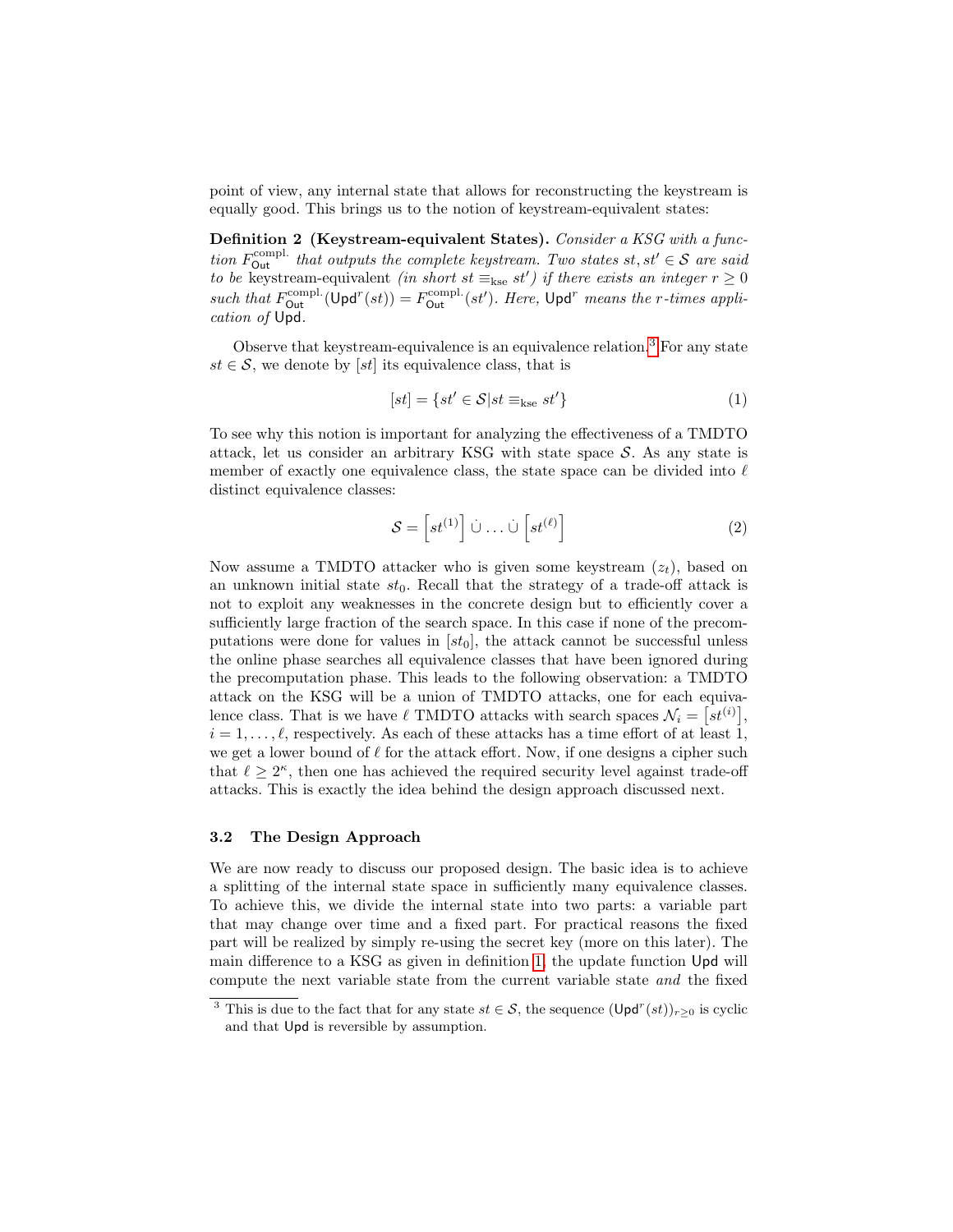secret key. We call such a construction a KSG with keyed update function, to be defined below. Observe that this definition is in fact covered by definition given in [\[31\]](#page-19-8).

Definition 3 (Keystream Generator With Keyed Update Function). A keystream generator (KSG) with keyed update function comprises three sets, namely

- the key space  $\mathcal{K} = \text{GF}(2)^{\kappa}$ ,
- the IV space  $\mathcal{IV} = \text{GF}(2)^{\nu}$ ,
- the variable state space  $S = GF(2)^{\sigma}$ ,

and the following three functions

- an initialization function  $\text{Init}: \mathcal{IV} \times \mathcal{K} \rightarrow \mathcal{S}$
- an update function  $\textsf{Upd}: \mathcal{K} \times \mathcal{S} \to \mathcal{S}$  such that  $\textsf{Upd}_k: \mathcal{S} \to \mathcal{S}$ ,  $\textsf{Upd}_k(st) :=$  $\textsf{Upd}(k, st)$ , is bijective for any  $k \in \mathcal{K}$ , and
- an output function  $\text{Out}: \mathcal{S} \to \text{GF}(2)$ .

The internal state ST is composed of a variable part st  $\in$  S and a fixed part  $k \in \mathcal{K}$ . Initialization and keystream generation work analogously to definition [1](#page-4-2) with the only difference that the state update also depends on the fixed secret key.

Let us take a look at the minimum time effort for a TMDTO attack against a KSG with keyed update function. We make in the following the assumption that any two different states  $ST = (st, k)$  and  $ST' = (st', k')$  with  $k \neq k'$  never produce the same keystream, that is  $F_{\text{Out}}^{\text{compl.}}(ST) \neq_{\text{kse}} F_{\text{Out}}^{\text{compl.}}(ST')$ . Hence, we have at least  $2^{\kappa}$  different equivalence classes. As the effort grows linearly with the number of equivalence classes, we assume in favor of the attacker that we have exactly  $2^{\kappa}$  equivalence classes. This gives a minimum time effort of  $2^{\kappa}$ .

Observe that similar techniques are present in stream cipher modes for block ciphers like OFM or CTR. However, as far as we know it has never been discussed for directly designing stream ciphers with increased resistance against TMDTO-attacks. In this context, we think that this approach has two interesting consequences with respect to saving area size in stream cipher implementations:

- 1. Apparently one can achieve a security level of  $\kappa$  independent of length  $\sigma$  of the variable state. This allows to use a shorter internal state which directly translates to saving area size.[4](#page-7-0)
- 2. For technical reasons, storing a fixed value (here: the key) can be realized with significantly less area size than is necessary for storing a variable value. This effect has been used for example in the construction of the block cipher KTANTAN ([\[15\]](#page-18-1)). It allows for further savings compared to KSGs with an register of length  $\geq 2\kappa$ .

We use these in the following section for proposing a concrete cipher named Sprout. Our implementations showed that Sprout needs significantly less area size than existing ciphers with comparable security level.

<span id="page-7-0"></span><sup>&</sup>lt;sup>4</sup> Of course,  $\sigma$  shouldn't be too small. Otherwise, the period of the KSG may become too short and the cipher may also become vulnerable for other attacks like guessand-determine.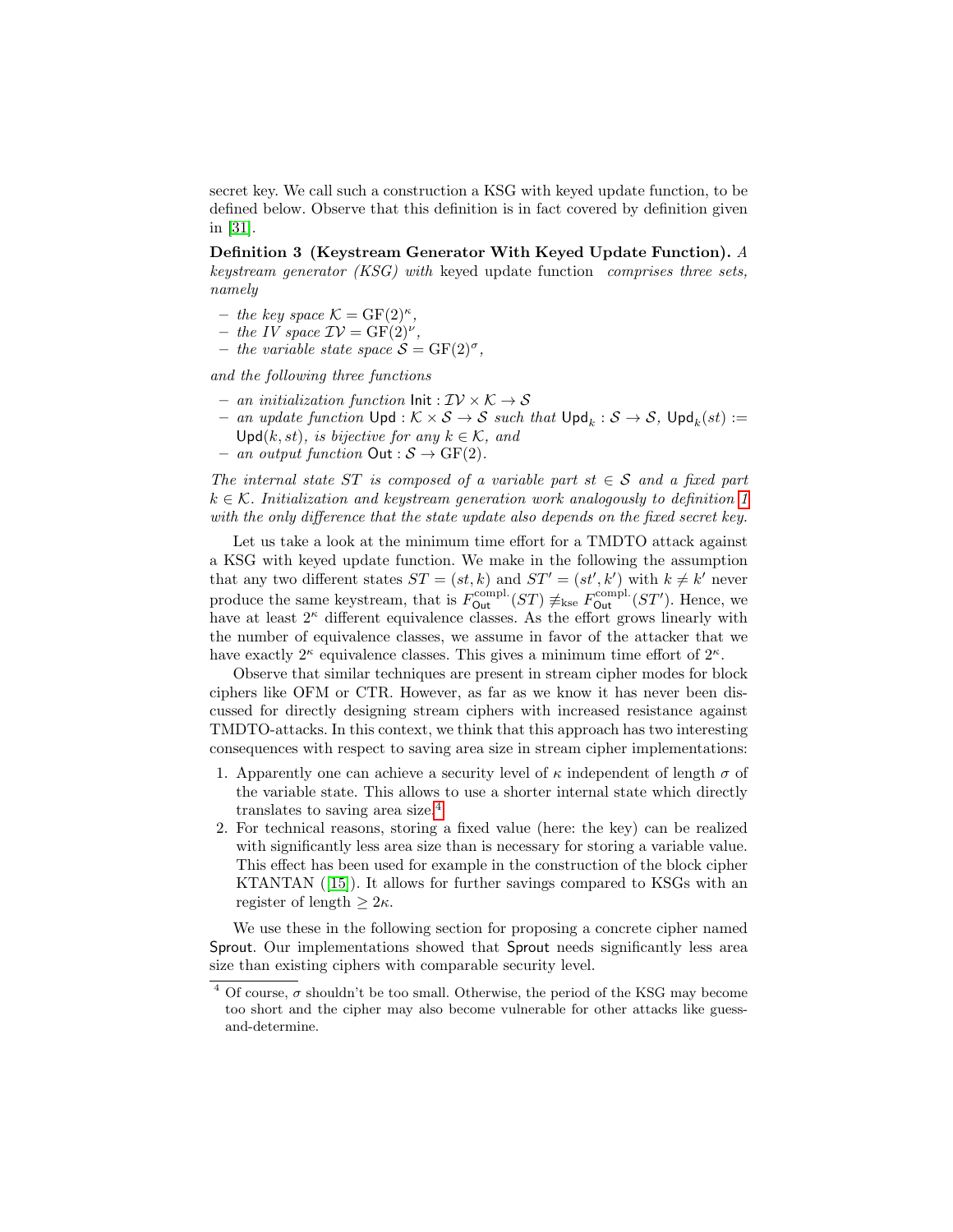# <span id="page-8-0"></span>4 The Stream Cipher Sprout

Within this section, we describe and discuss a concrete keystream generator which follows the design strategy presented in the previous section. We start with an overview of the overall structure in section [4.1,](#page-8-1) give the full specification in section [4.2,](#page-9-0) explain the design rationale in [4.3,](#page-10-0) and present the implementations results in [4.4.](#page-13-0) The security of the scheme will be discussed in the next section, i.e., in section [5.](#page-14-0)

### <span id="page-8-1"></span>4.1 Overall Structure.

The design of Sprout is an adaptation of the basic design used for the Grain family of stream ciphers [\[25,](#page-19-1)[1](#page-17-0)[,26,](#page-19-0)[24\]](#page-19-2). More precisely, we used Grain 128a as the starting point as this is the newest member of the Grain family which overcomes some weaknesses found for previous version. Each Grain cipher is composed of a linear feedback shift register (LFSR), a non-linear feedback shift register (NLFSR), and an output function. The LFSR and NLFSR states represent the internal state which at the beginning are initialized with the key and the IV. The output of the LFSR is fed into the NLFSR to ensure a minimum period with respect to the internal states while the purpose of the NLFSR is to make certain standard attacks like algebraic attacks infeasible. Moreover, several bits are taken from both FSRs as input to the output function. During the initialization phase, the outputs of the output function are fed back into the FSRs, while in the keystream generation phase, they represent the keystream bits.

For Sprout, we adopted this design. That is Sprout likewise uses an LFSR, an NLFSR, and an output function, and these components are connected in a similar way (see figure [1\)](#page-9-1). However, several changes have been taken as well. The main differences are:

- Round Key Bits: To involve the secret key into the update function, a round key function has been added. In a nutshell, in each clock it cyclically selects the next key bit and adds it to the state of the NLFSR if the sum of certain LFSR and NLFSR bits is equal to 1. More precisely, it is added to the LFSR output which in turn goes into the NLFSR.
- Counter: Like in Grain (or any other stream cipher), we use a counter to determine the number of rounds during the initialization phase. Part of the counter is re-used in Sprout for selecting the current round key bit. In addition, we use one of the counter bits also in the update process. The reason is to avoid situations where shifted keys result into shifted keystreams (and hence violating our assumption that two states with different keys are not keystream-equivalent).
- Register Lengths: The sizes of the FSRs have been reduced to 40 bits each. This sums up to 80 bits which is equal to the key length.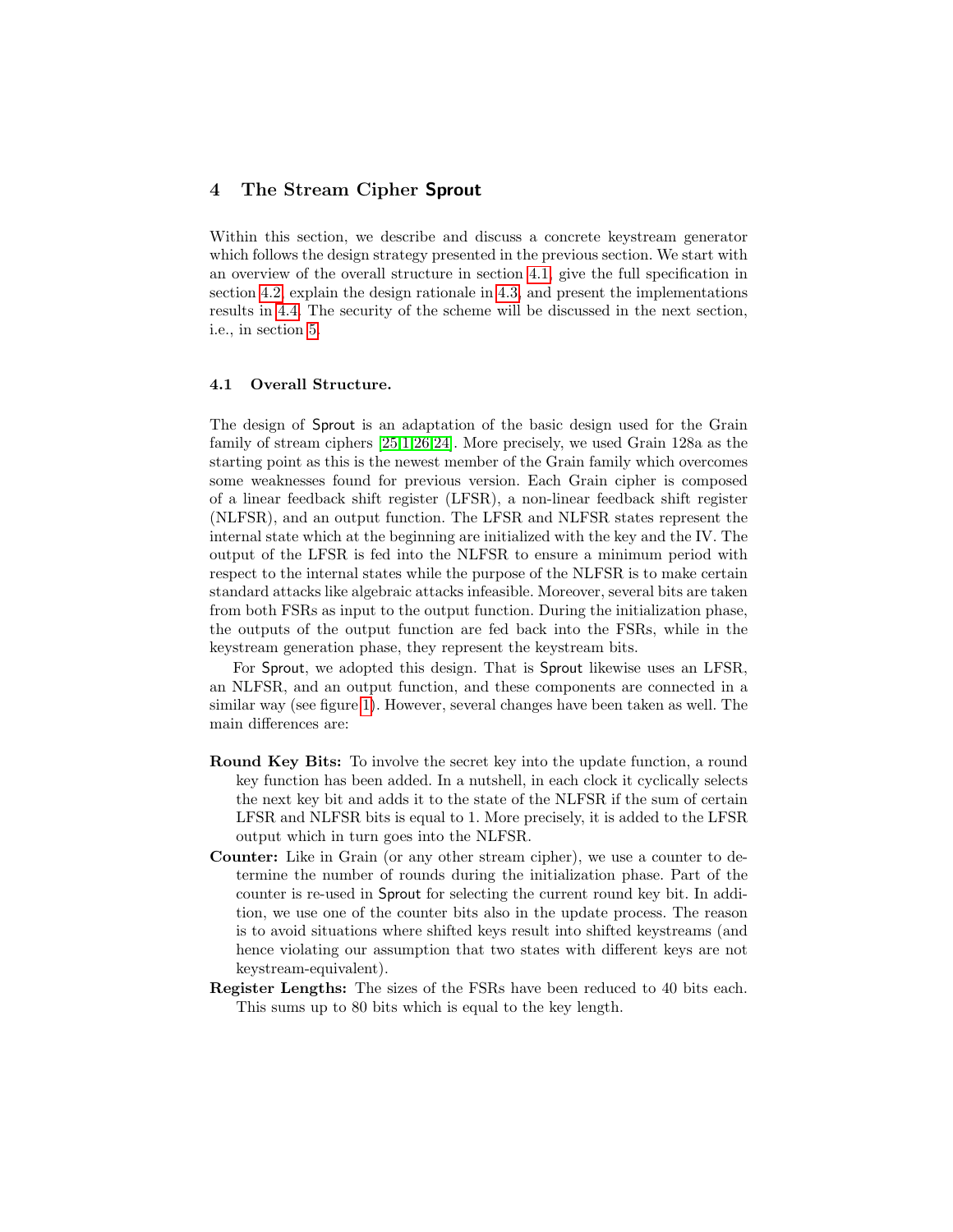

<span id="page-9-1"></span>Fig. 1. The Structure of Sprout.

### <span id="page-9-0"></span>4.2 Specifications.

We give now the full specification of Sprout. We use the following notation:

- $t$  the clock-cycle number;
- $-L_t = (l_t, l_{t+1}, \dots, l_{t+39})$  state of the LFSR during the clock-cycle t
- $N_t = (n_t, n_{t+1}, \dots, n_{t+39})$  state of the NLFSR during the clock-cycle t
- $C_t = (c_t^0, c_t^1, \dots, c_t^8)$  state of the counter during the clock-cycle  $t$
- $-k = (k_0, k_1, \cdots, k_{79})$  key.
- $iv = (iv_0, iv_1, \dots, iv_{69})$  initialization vector.
- −  $k_t^*$  .- the round key bit generated during the clock-cycle  $t$
- $z_t$  the keystream bit generated during the clock-cycle  $t.$

Feedback shift registers. Both the LFSR and the NLFSR are 40-bits long. The LFSR uses the following primitive feedback polynomial which guarantees a period of  $2^{40} - 1$ :

<span id="page-9-2"></span>
$$
P(x) = x^{40} + x^{35} + x^{25} + x^{20} + x^{15} + x^6 + 1
$$
\n(3)

We denote the corresponding feedback function by f, that is  $l_{t+40} = f(L_t)$ .

The NLFSR feedback function has almost the same form as the NLFSR update function of Grain 128a but different indexes are used due to the fact that the NLFSR is shorter. This function is XORed with the output of the LFSR, with the round key bit  $k_t^*$  and with the counter bit  $c_t^4$ . The full specification is

<span id="page-9-3"></span>
$$
n_{t+40} = g(N_t) + k_t^* + l_t + c_t^4
$$
  
=  $k_t^* + l_t + c_t^4 + n_t + n_{t+13} + n_{t+19} + n_{t+35} + n_{t+39}$   
+  $n_{t+2}n_{t+25} + n_{t+3}n_{t+5} + n_{t+7}n_{t+8} + n_{t+14}n_{t+21} + n_{t+16}n_{t+18}$  (4)  
+  $n_{t+22}n_{t+24} + n_{t+26}n_{t+32} + n_{t+33}n_{t+36}n_{t+37}n_{t+38}$   
+  $n_{t+10}n_{t+11}n_{t+12} + n_{t+27}n_{t+30}n_{t+31}$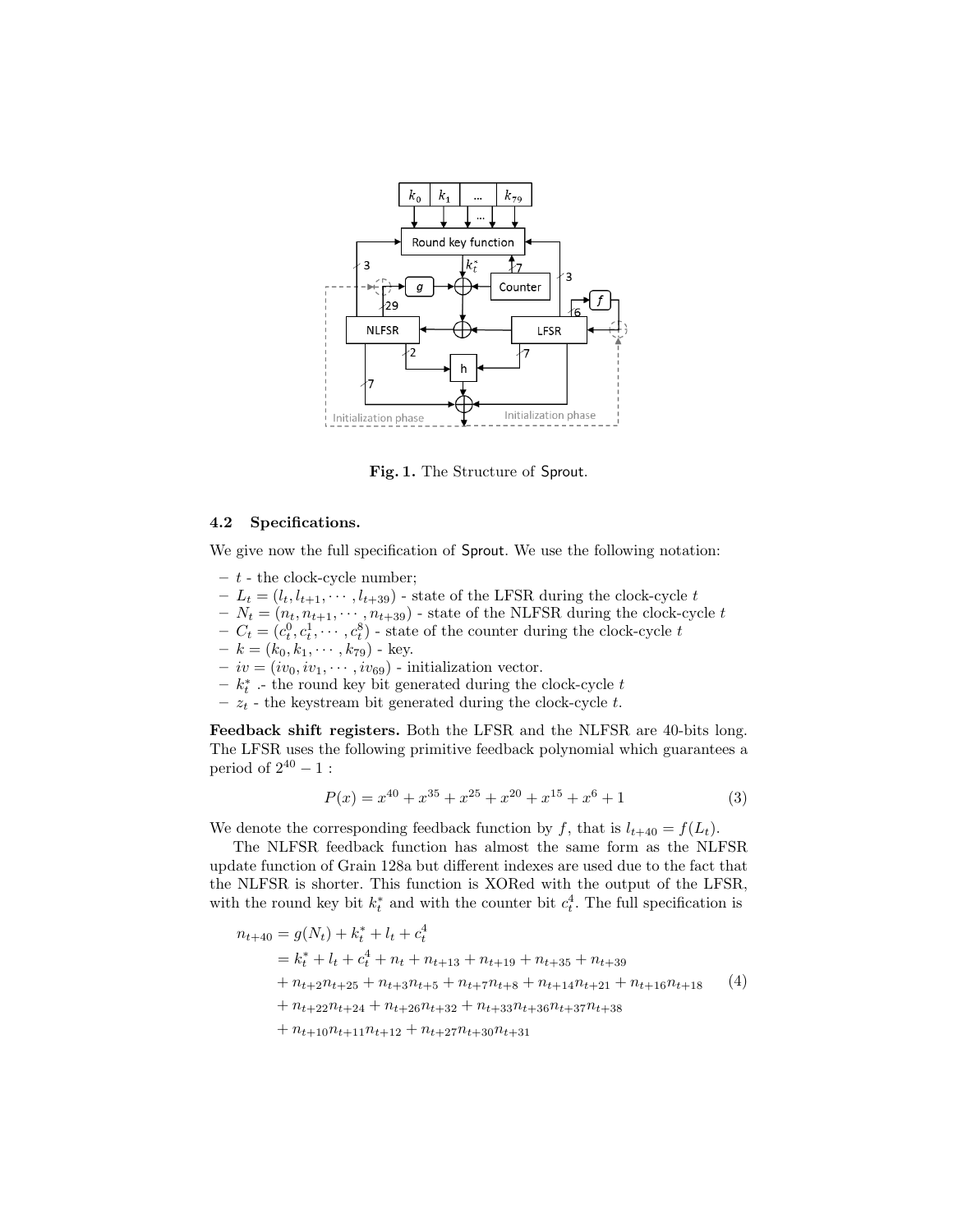**Counter.** The 9-bit counter is composed of 2 parts. The first seven bits  $(c_t^0 \cdots c_t^6)$ (with  $c_t^0$ ) indicating the LSB) are used to compute the index of the key bit which is selected during the current round. Hence, these bits count from 0 to 79 before being set to zero again. The remaining two bits are only used within the initialization phase to count until  $4 \times 80 = 320$ .

Round key function. The round key function is responsible for making the update function key dependent. At each clock  $t$ , the round key function computes one round key bit  $k_t^*$  as follows:

<span id="page-10-1"></span>
$$
k_t^* = k_t, \ 0 \le t \le 79; \nk_t^* = (k_t \mod 80) \cdot (l_4 + l_{21} + l_{37} + n_9 + n_{20} + n_{29}), \ t \ge 80;
$$
\n<sup>(5)</sup>

That is in the first 80 clocks, each key bit is involved exactly once in the update function. Afterwards, the round key function cyclically selects the next key bit and adds it if  $l_4 + l_{21} + l_{37} + n_9 + n_{20} + n_{29} = 1$ . Otherwise the key bit is skipped in this round.

Output function. The output of the cipher is a nonlinear function which takes several LFSR and NLFSR bits as its input. The nonlinear part of the output function has the form  $h(x) = x_0x_1+x_2x_3+x_4x_5+x_6x_7+x_0x_4x_8$  where  $x_0, \dots, x_8$ corresponds to the state variables:  $n_{t+4}$ ,  $l_{t+6}$ ,  $l_{t+8}$ ,  $l_{t+10}$ ,  $l_{t+32}$ ,  $l_{t+17}$ ,  $l_{t+19}$ ,  $l_{t+23}$ ,  $n_{t+38}$ , respectively. The keystream bit of the cipher is computed as

<span id="page-10-2"></span>
$$
z_t = h(x) + l_{t+30} + \sum_{j \in B} n_{t+j}
$$
\n(6)

where  $B = \{1, 6, 15, 17, 23, 28, 34\}.$ 

Initialization phase. In the initialization phase the 40 NLFSR stages are loaded with the first 40 IV bits, i.e.,  $n_i = iv_i$  for  $i = 0 \le i \le 39$ , and the first 30 LFSR stages are loaded with the remaining IV bits, i.e.,  $l_{i-40} = iv_i$  for  $40 \leq i \leq 69$ . To avoid the all-zero state, the last 10 bits of the LFSR are filled with constant values '0' and '1' as follows:  $l_{30} = \ldots = l_{38} = 1$  and  $l_{39} = 0$ . Then, the cipher is clocked 320 times without producing any keystream. Instead the output function is fed back and XORed with the input, both to the LFSR and to the NFSR, i.e.,  $l_{t+40} = z_t + f(L)$  and  $n_{t+40} = z_t + k_t^* + l_t + c_t^4 + g(N_t)$ .

Keystream generation phase. After 320 clock-cycles the initialization phase is over and the cipher starts operating in accordance with equations [\(3,](#page-9-2) [4,](#page-9-3) [5,](#page-10-1) [6\)](#page-10-2) generating the keystream.

#### <span id="page-10-0"></span>4.3 Design rationale

Choice of General Design. As already mentioned, our design adopts the generic idea behind the Grain family. This has been done for several reasons. First of all, our primary goal was to show the feasibility of the approach discussed in section [3.](#page-5-0) Therefore, we decided against designing a new cipher from scratch (which may have eventually turned out to be vulnerable against other attacks)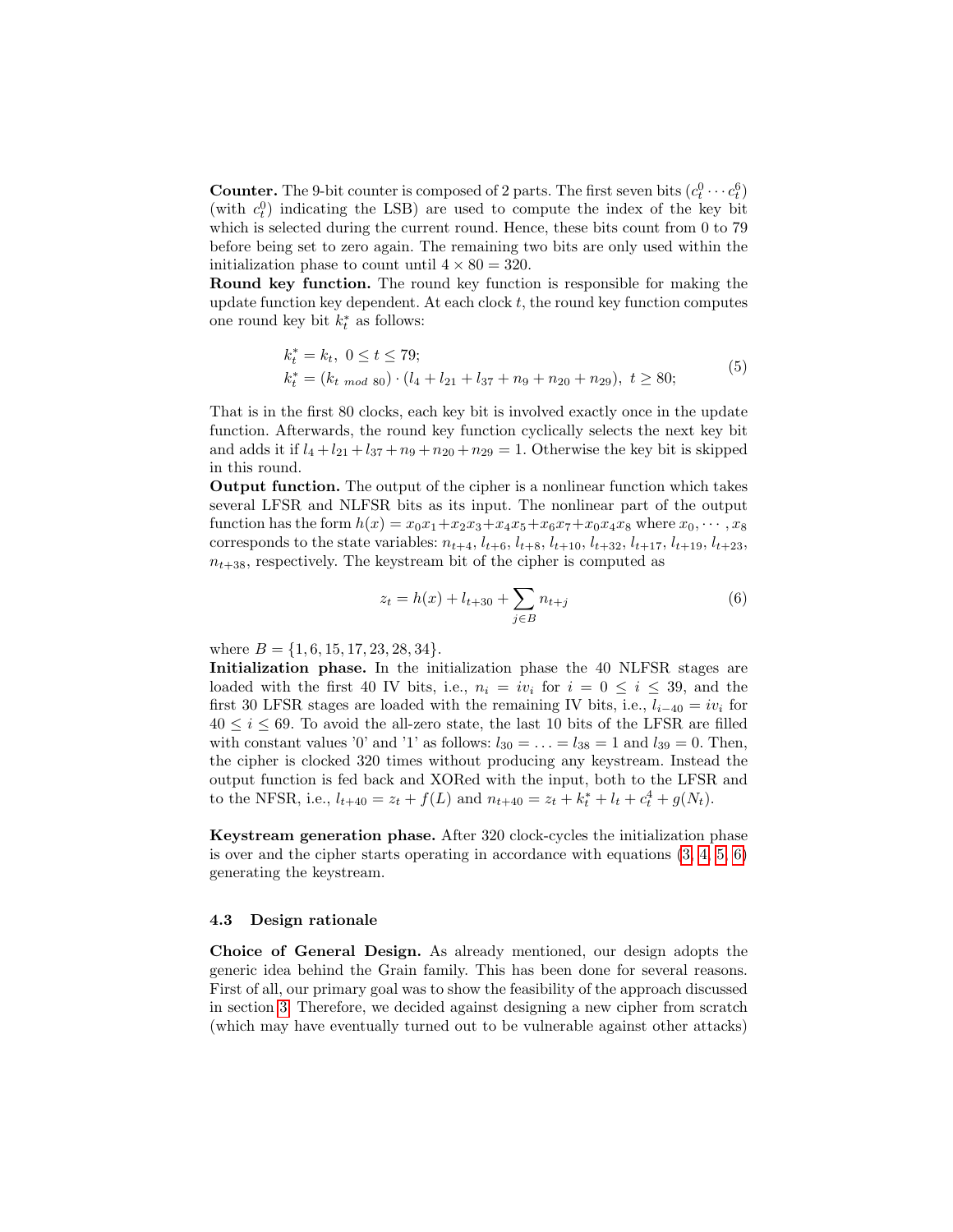but rather to build upon an existing established design. To this end, our focus was to pick a stream cipher that is already lightweight, is scalable (at least to some extent), and has undergone already some cryptanalysis.

State Size. Our goal was to show that is possible to develop a secure stream cipher that uses a register of size  $\sigma$  significantly below  $2\kappa$ . A further goal was however to keep the process of including the key into the update procedure rather simple. While more involved mechanisms are possible in principle, this would come at the cost of an increased area size. However, using a simple key inclusion procedure could make a cipher subject to guess-and-determine attacks, i.e., attacks where the adversary guesses the internal state and tries to derive the key from the keystreams. Therefore, we decided for a conservative choice of  $\sigma = \kappa$ . This implies that guessing the complete register has the same effort as guessing the key. We leave it as open problem to come up with designs that use a significantly smaller register.

LFSR Update Function. The main reason for involving an LFSR in the Grain family is to ensure a minimum period. Consequently, the feedback polynomial of the LFSR used in Sprout is primitive to guarantee a maximum period of  $2^{40} - 1$ . A further design criteria was to choose a polynomial with not too few terms in order to increase the resistance of the cipher against correlation attacks.

**NLFSR Update Function.** The update function of the NLFSR  $g(N)$  is XORed with the LFSR output  $l_t$ , the round key bit  $k_t^*$ , and the counter bit  $c_t^4$ . Each of these parts has different purpose and we will discuss them separately.

 $g(N)$  is the nonlinear function which has the same form as in Grain 128a, where it was carefully selected in order to resist against different types of attacks [\[1\]](#page-17-0). As the used NLFSR is shorter than the one of Grain 128a, different indexes had to be chosen. Nonetheless, the relevant cryptographic properties remained: It is balanced, has a nonlinearity of 267403264, a resiliency of 4, and the set of the best linear approximations is of size  $2^{14}$ . Each of the functions from this set has a bias of  $63 \cdot 2^{-15}$  [\[1\]](#page-17-0). In fact, because of the involvement of the round key bits we suspect that not all of these properties are still required in Sprout. For example the attacks based on the linear approximations should not work anymore (see section [5\)](#page-14-0). Nonetheless, this function hasn't revealed any unexpected weaknesses over the time why we decided to stick to it.

The LFSR output is XORed with the NLFSR update function the same way as it is done in Grain family so that each of the NLFSR state bits is balanced.

The main goal of using the round key bit is to improve the resistance against TMDTO attacks as explained in section [3.2.](#page-6-1)

As explained, we aimed for a key involvement procedure that is as simple as possible to save area size. The probably most simple one is to select the key bits cyclically what we consider here (see also the discussion below). However, this would result into the situation that two keys where one is only a shifted version of the other also produce the same keystream (but only shifted). This would clearly violate the basic requirement, namely that two states with different keys are not keystream-equivalent. To avoid this situation, the counter bit  $c_t^4$  is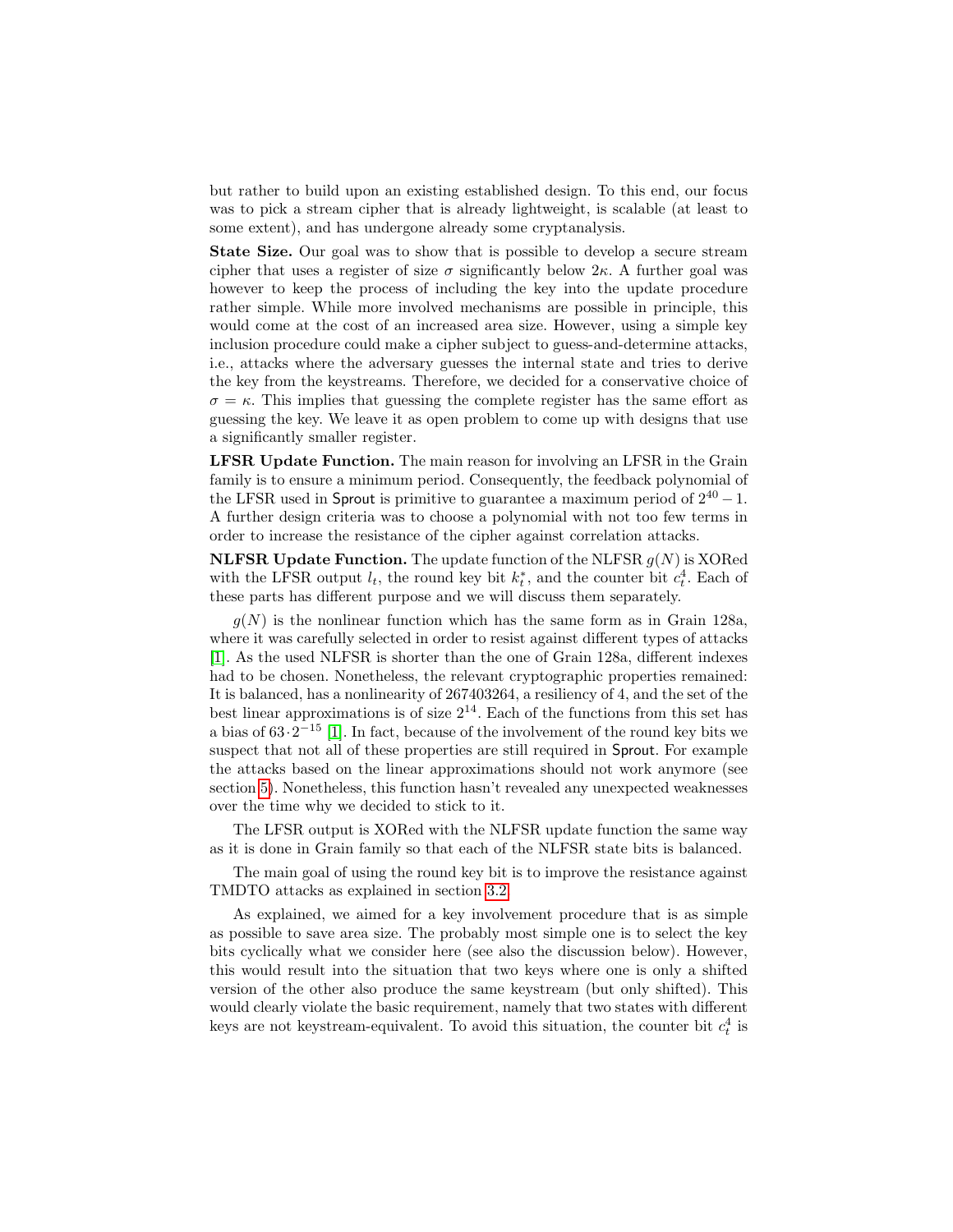included as well. By doing so, even if one key is just a shifted copy of the other, due to the different counter bits it should not result into the same keystream.

Output Function. The output function has the same form as the one used in Grain 128a. This function has nonlinearity of 61440. The best linear approximation of the nonlinear part h has a bias of  $2^5$ , and there are  $2^8$  such linear approximations [\[1\]](#page-17-0).

Round Key Function. The design criteria for the round key function were that over the time, each key bit has been involved into the update function, and that the mechanism is lightweight, i.e. does not consume a lot of area and power. A straightforward approach would be to involve all key bits simultaneously. However, this would require a prohibitively large number of logic gates. Therefore, we decided to involve the key bit by bit, that is at each clock exactly one key bit is involved. In order to make sure that the initial state of both registers depends on all of the key bits after reasonable number of clocks, at first we XOR each of the key bits with the NLFSR update function with the first 80 clocks. Only afterwards the more involved round key function is used.

To avoid situations where some key bits are not (or rarely) selected, we decided that the function goes cyclically through the key bits and always chooses the next key bit. However, to thwart possible guess-then-determine attacks, the key involvement needs to be coupled with the register states somehow (in a preferably simple way). As mentioned above the states of both registers are almost balanced. The idea is that at each clock, a number of register bits are taken and XORed. The currently selected key bit is inserted if and only if the sum of the register bits is equal to 1. In other words, the register bits do not influence which key bit is selected but decide if it is inserted. The advantage is that this requires only a counter and multiplexers. As a counter is required anyway for the initialization phase, one can further save area by simply reusing the counter (what we do). In the concrete realization, we use three bits from the LFSR and NLFSR, each. The three NLFSR bits have been selected in such a way that none of these bits is involved in any other function used in this cipher.

Initialization Phase. The initilaization phase is in principle the same as for Grain 128a. For example, fixing some of the LFSR bits is done to avoid that an attacker can simply set the internal state to the all zero state by choosing an appropriate IV. The initialization phase runs 320 clock cycles, which is the same number as in Grain 128a (where 256 clock-cycles are used in the initialization phase and 64 clock-cycles are required for the authentication process). Observe that we use smaller registers though, hence probably even increasing the level of diffusion. That is the number of clock cycles used for the initialization phase is 4 times the state length. This is a stronger ratio than for Grain 80 and Grain 128 where the number of clock cycles is equivalent to the state size.

Naming. The name Sprout has been inspired by two facts. First, it builds upon the Grain cipher which already suggested to choose a plant-related name. Second, the main difference is that we "plant" during the update process key round bits into the middle of the cipher. In some sense, this can be seen as a kind of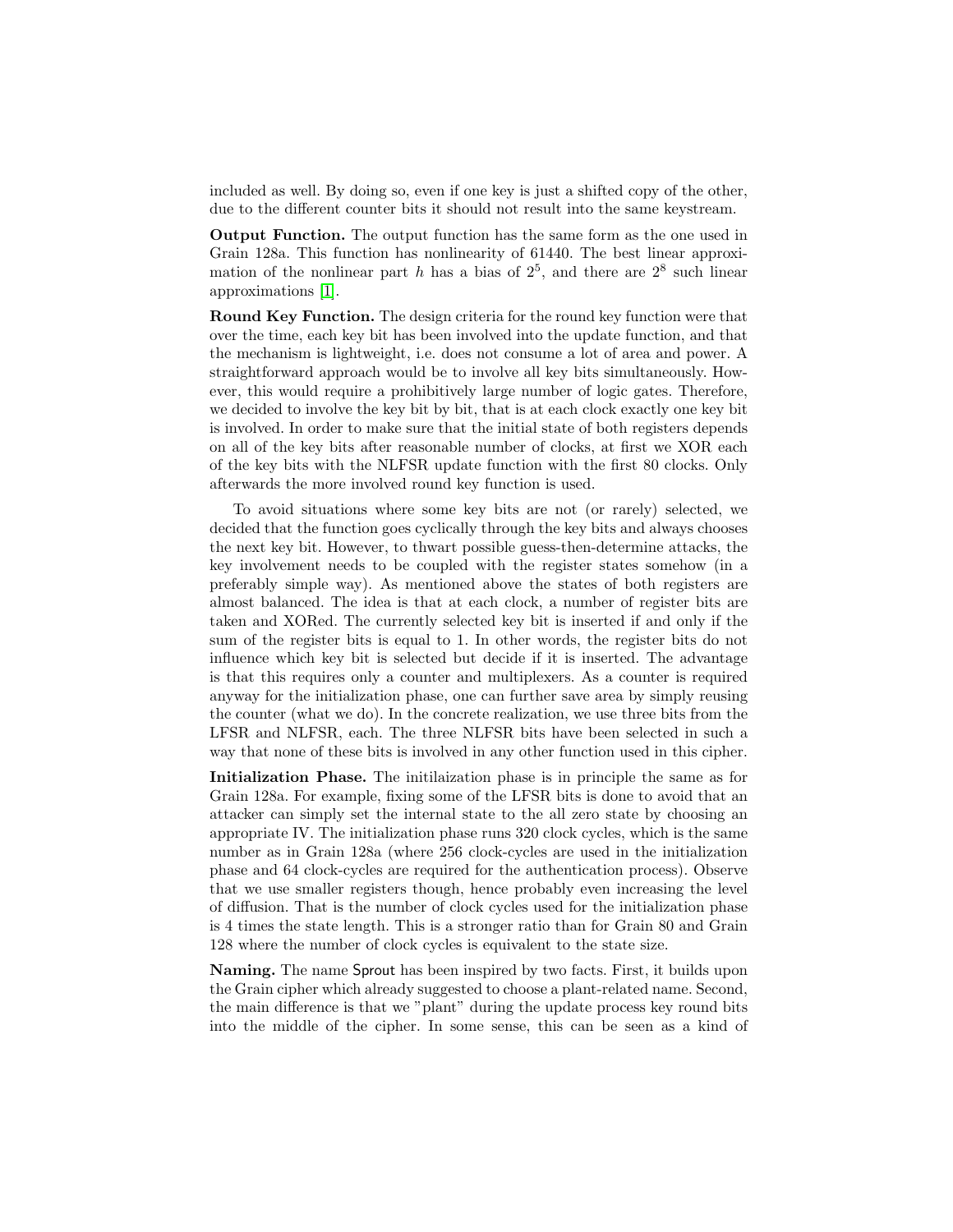additional key-related seed that (hopefully) quickly sprouts and expands over the whole state.

### <span id="page-13-0"></span>4.4 Implementation Results

In order to demonstrate the feasibility of our design, we implemented Sprout and compared the area size with the eStream finalists of portfolio 2 (hardware oriented stream ciphers), being Grain 80 [\[26\]](#page-19-0), Mickey 2.0 [\[6\]](#page-18-3), and Trivium [\[16\]](#page-18-2). All of them use 80-bits keys.

For the implementation, we used the Cadence RTL Compiler  $^5$  $^5$  and the technology library UMCL18G212T3 (UMC  $0.18 \mu m$  process) for synthesis and simulation and aimed for an implementation operating on the clock-frequency of 100 KHz. We stress that in our implementation, we do not consider any area for storing the fixed key. The reason is twofold here. First, storing a fixed value does not require any volatile memory such as flip-flops and can be simply realized by burning it into the device using for example fuses (see [\[4\]](#page-17-3) for more discussions). Second, other lightweight stream ciphers would, if used on restricted devices such as RFID, likewise require to store the key in non-volatile memory so that when the device is restarted the cipher has to be initialized with the original key. When implementations of stream ciphers are presented, the area required for storing the key is likewise ignored. Observe that the design of KTANTAN [\[15\]](#page-18-1) likewise is based on the fact that storing fixed keys is less area consuming.

Our implementation of Sprout requires an area size of 813 GEs. In compar-ison, [\[23\]](#page-19-5) states implementations of the eStream finalists using  $0.13 \mu m$  CMOS and the standard cell library. These require for Grain 80 an area size of 1294 GE, for Trivium 2580 GE, and for Mickey v.2 3188 GE. We note that there exist an implementation of Trivium [\[32\]](#page-19-9) using dynamic logic which requires only 749 GEs. However the lower bound on the clock frequency of this implementation is 1 MHz, which is not achievable in restricted devices [\[4\]](#page-17-3).

As the choice of the library impacts the area size, for the sake of a fair comparison we made our own implementation of Grain 80 (as it is the most lightweight cipher among the finalists with respect to the area size) using the same technology as has been applied for the Sprout implementation. This gave an implementation of Grain 80 that requires 1162 GE, i.e., being slightly less than the implementation stated in [\[23\]](#page-19-5) but still being 349 GE larger compared to Sprout.

In general, realizing one register bit requires about 6 GE. Keeping in mind that Grain 80 uses registers of a total length of 160, that Trivium uses a 288 bit state, and that the internal state of Mickey v.2 is 200 bits gives a strong indication that none of these ciphers can be implemented with less than 960 GE.

As explained above, the comparisons are made under the assumption that storing fixed keys can be realized with negligible costs, following [\[15\]](#page-18-1). If the key is stored in registers instead, the size would increase to 1170 GE. As expected

<span id="page-13-1"></span> $\frac{5}{6}$  See [http://www.cadence.com/products/ld/rtl\\_compiler/pages/default.aspx](http://www.cadence.com/products/ld/rtl_compiler/pages/default.aspx)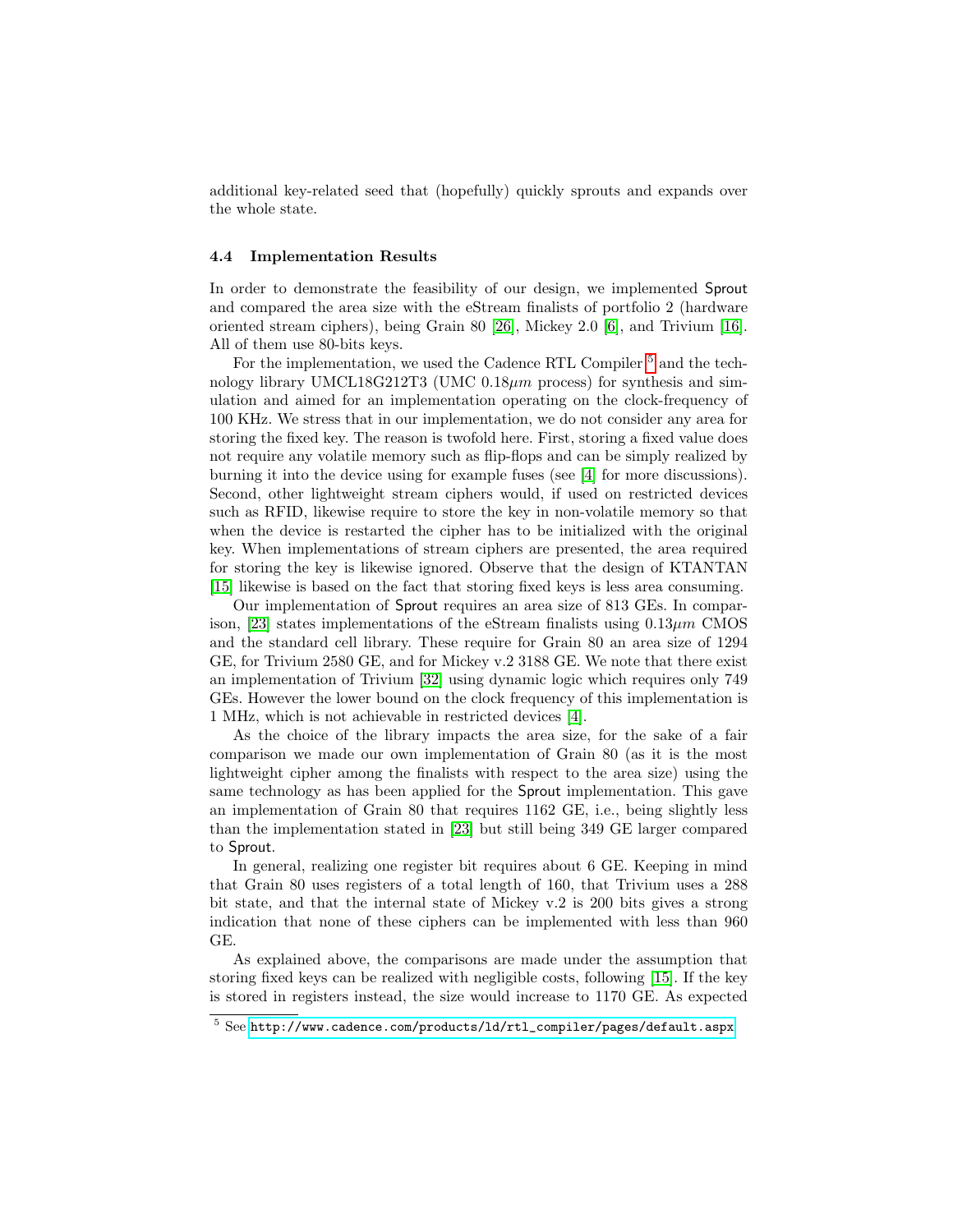there would be no gain in such cases. But even then, we think that the discussed approach has new value as it may allow for new designs with a reduced internal state size (including the key).

### <span id="page-14-0"></span>5 Security Discussion

In this section we discuss the security of Sprout with respect to key recovery attacks. Due to the relatively short period, coming from the fact that we aim for short internal states, Sprout is subject to distinguishing attacks. Thus, we do not consider these any further and argue that the common use case for a lightweight cipher is not to encrypt extremely large chunks of data. Moreover, as the key is assumed to be fixed, related-key attacks are out of scope as well.

We consider an attack only to be successful if the effort is clearly less than for a brute force attack, i.e. if it is less than  $2^{\kappa}$ . Recall that we allow an attacker to freely choose the IV.

Algebraic Attacks. Algebraic attacks against LFSR-based keystream generators were introduced in [\[17\]](#page-18-11) and became a powerful tool in cryptanalysis of stream ciphers. The goal of such attacks is to construct systems of algebraic equations which describe the operations used in the stream cipher, and to solve these systems for the unknown state variables. The classical algebraic attacks require that the degree of such equations is constant and therefore they usually do not work against the NLFSR-based constructions, where the algebraic degree of describing equations continuously grows. This holds in particular for Sprout.

In [\[3\]](#page-17-4) an algebraic attack was combined with guess and determine technique in the cryptanalysis of Grain family of stream ciphers. The authors claimed that for Grain 80 and Grain 128 it is possible to construct a system of algebraic equations and to solve it for approximately half of the state-bits, when the other half is guessed. As in total 160 bits are involved in the update process (the registers of total length of 80 bits and the fixed secret key of 80 bits as well), guessing half the bits would result into an effort of at least  $2^{80} = 2^{\kappa}$ .

Guess and Determine Attacks. Another potential attack could be a guess and determine attack. Here, an attacker guesses parts of the internal state and/or the key and aims to recover the remaining bits more efficiently. In the following we list some arguments why we do not see an immediate application of such attacks here.

We begin our analysis of the complexity of such attack by assuming that the whole internal state is already known to the attacker who also has access to the output bits. The newly inserted key bit is not used for the output until it propagates to the position  $n_{t+38}$ . There it will become part of the monomial  $n_{t+4}n_{t+38}l_{t+32}$  of the output function. Even if the attacker knows the other values of the output function, she can only recover this key bit when  $n_{t+4}$  and  $l_{t+32}$ are both equal to 1. Hence in average only one bit out of four can be recovered in this straightforward way. Observe in addition that before this particular key bit is involved in the output function for the first time, it has been used as linear terms in the NLFSR update function when it was at the position  $n_{39}$ . Thus, the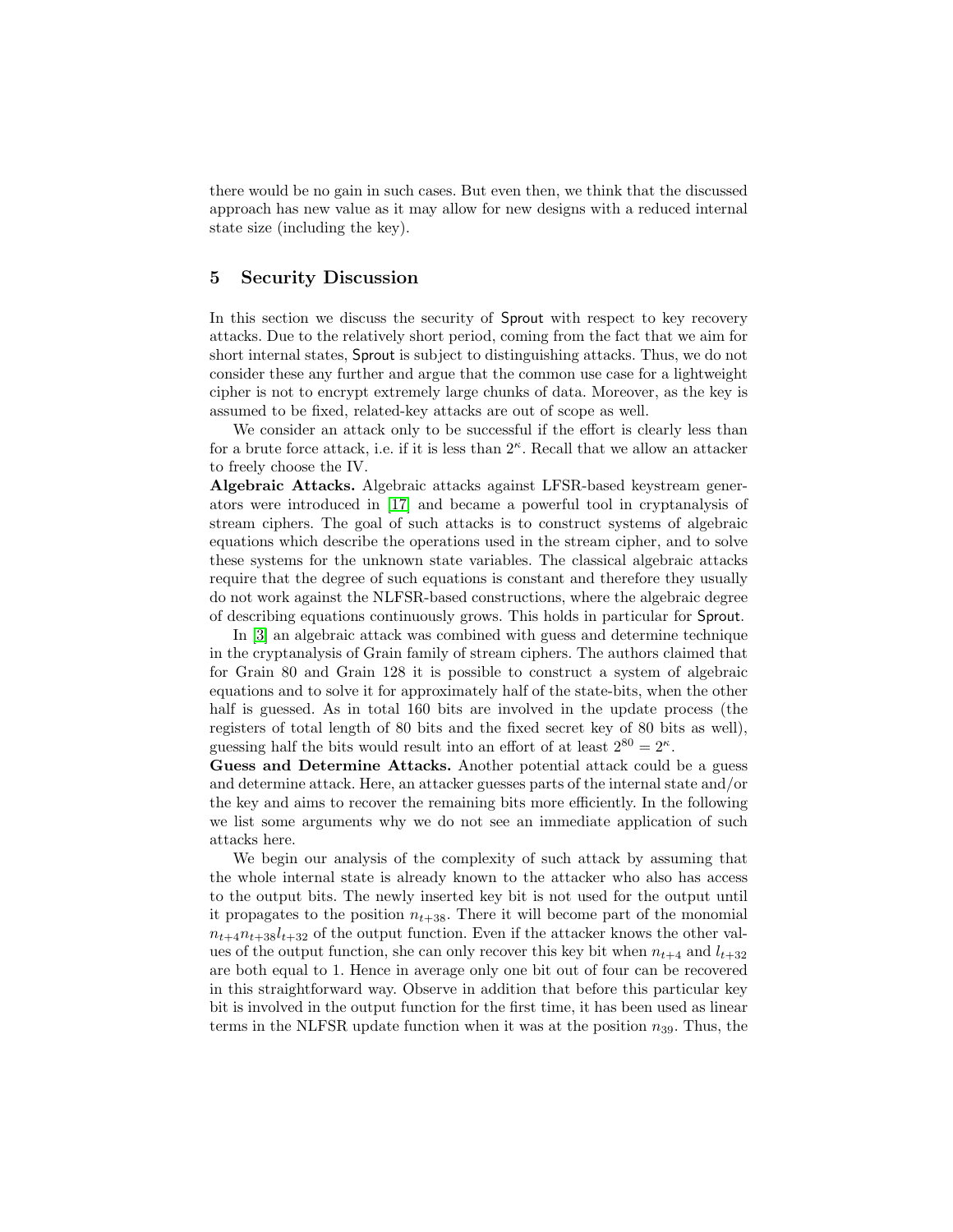key bit influences the state of the NLFSR before it could be recovered (which is the case with probability  $1/4$  only). Guessing the key bits that cannot be recovered would hence induce an additional effort of  $O(2^{3\kappa/4}) = O(2^{60})$ .

Moreover, we do not see any straightforward approach for reconstructing the whole internal state with an effort better than guessing. Observe that all but 8 bits of the NLFSR are used in either the update function or the round key function. Therefore, at least these need to be known if an attacker wants to know the next NLFSR state. Moreover, the NLFSR state depends on the LFSR output so that all LFSR bits need to be known as well on the long run. Of course, not all of these bits need to be known exactly. For example a few state bits can be computed directly from the output function (2 bits can be computed before the key bit propagated to the position  $n_{t+38}$  and some other register bits can be computed when the round key bits are equal to zero). However, the number of the state bits which can be recovered is relatively small and there are definitely more than 20 state bits which need to be guessed together with in average 60 key bits.

Linear Approximations. In [\[30\]](#page-19-10) it is explained how to find a time-invariant biased linear relation between the LFSR bits and the keystream bits for Grain family of stream ciphers. This bias depends on the nonlinearity and the resiliency of the NLFSR update and of the output functions.

In the case of Sprout, such a relation would have to include the round key bits as well. However, in this case the mentioned relation will also contain the round key bits which are included non-linearly (if considered as a function of key bits and state bits). Moreover, we use in Sprout functions with the same cryptographic properties as the ones deployed in Grain 128a. These have been selected such that the bias is sufficiently small in order to make these attacks less efficient than exhaustive key search. Therefore we do not expect that they will work against Sprout.

Chosen IV Attacks. In [\[35\]](#page-19-11) a distinguishing attack on the whole 256 round version of Grain 128 was presented. This indicates that the number of rounds during initialization and/or the nonlinearity of the functions used in Grain 128 are not high enough.

However, the update function of the NLFSR of Grain 128a (and hence of Sprout) was improved with respect to this attack. Moreover, the ratio of the number of rounds during the initialization phase to the state size is also considerably larger in case of Sprout compared to Grain family.

Dynamic Cube Attacks. A dynamic cube attack is (besides of fault attacks) the best publicly known attack against Grain 128 (see [\[19\]](#page-18-12)). So far, no mechanisms are known to show the resistance against such attacks, especially as these rely on finding "good" cubes by chance. Hence, we cannot exclude that cube attacks may be possible. However, no cube attacks are known so far against Grain 128a and Sprout uses similar functions. Moreover, the initialization phase is longer which should further strengthen the security of the full cipher.

Time Data Memory Trade-off Attacks. The main conceptual change compared to Grain 128a, namely the involvement of the key bits into the update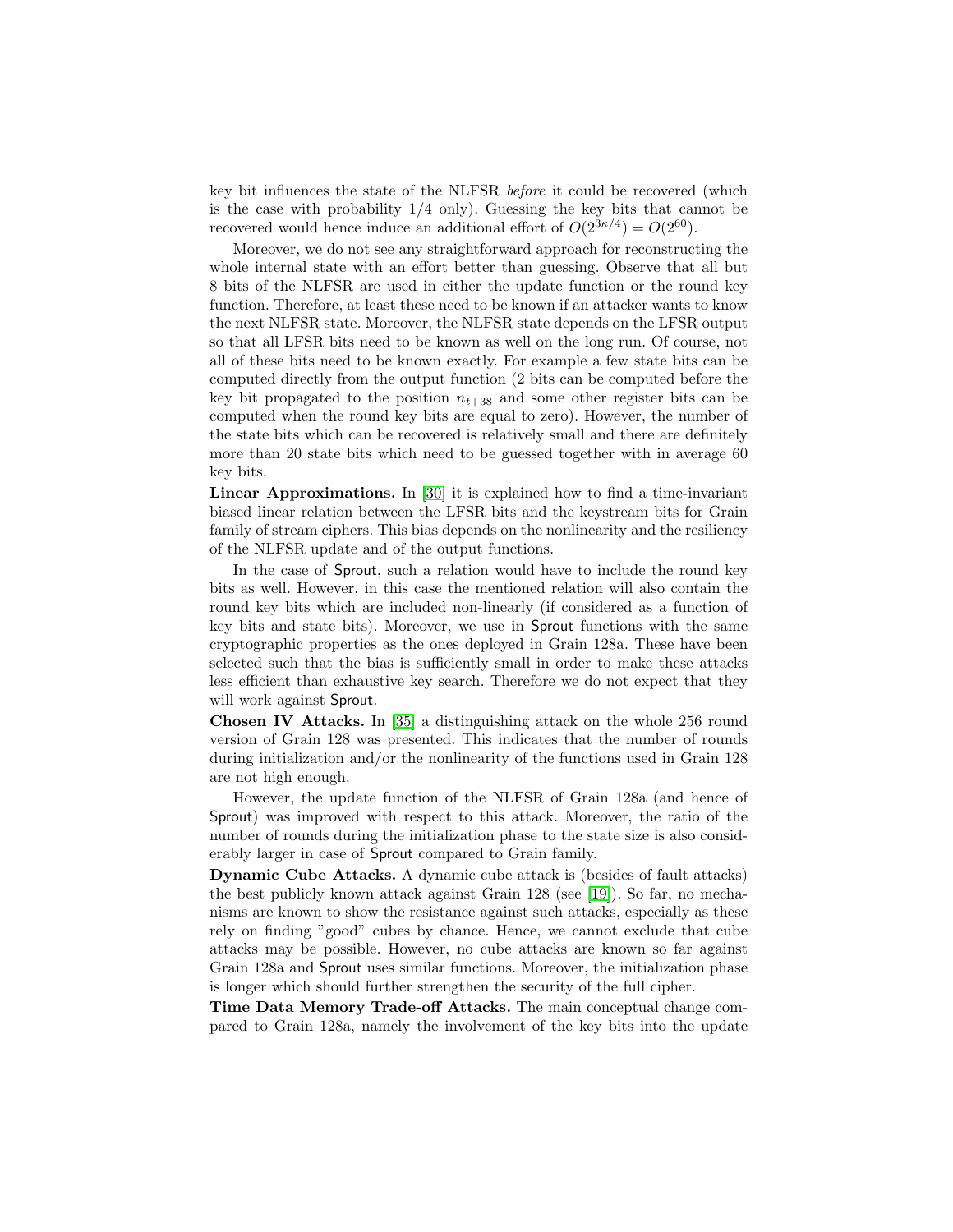function, was to increase the security against time data memory trade-off attacks, following the thoughts from section [3.2.](#page-6-1) To this end, it is important that two different keys always yield states that are not keystream equivalent. Due to the fact that we use the key bit by bit, different keys should influence the keystream generation differently on the long run. However, two keys which are just shifted may result into shifted keystreams. To avoid this we include the counter bit as well. Even if the key is just shifted, due to the different counter values there will be situations where different counter bits are used in the update. The hope is that in the long run, this will ensure that different keys always produce different keystreams. However, as we have no formal proof that this is achieved for Sprout, further analysis needs to be made.

Weak Key-IV pairs. Recently [\[36\]](#page-19-12) a distinguishing attack against different versions of Grain was proposed, that exploits the existence of weak Key-IV pairs. These result into the situation that after the initialization phase is over, the LFSR is in the all-zero state. In their attack the number of required keystream bits depends on the best linear approximation for the NFSR update function q. For Grain-128 this results into the case that  $2^{86}$  bits are required to build a distinguisher. In case of Grain 128a (and hence of Sprout as well) the nonlinearity of the NLFSR update function is even higher meaning that even more keystream bits will be required to detect a weak pair. Furthermore, we are aiming for considerably shorter periods of the keystream. As it was mentioned we cannot guarantee that the period is higher than the  $2^{40}$  and therefore do not recommend to produce longer keystreams under the same IV .

Fault attacks. The systematic study of fault attacks against stream ciphers was done in [\[28\]](#page-19-13). Usually, it is assumed that the attacker can flip one random FSR bit (without knowing its position), produce the required number of keystream bits from this faulted internal state, and then compare it with the keystream, which was produced without any faults in internal state. This process of resetting the device and introducing one fault can be done as many times as it is required for the attacker.

All members of the Grain family have been broken using this type of attack [\[11,](#page-18-13)[8,](#page-18-14)[9\]](#page-18-15). However, all these attacks aim to recover the internal state. As elaborated above, knowing the content of the register bits of Sprout does not automatically allow for efficiently recovering the secret key. Moreover, the involvement of the round key bits should make this type of attacks harder.

Side-Channel Attacks. The security of the cryptographic primitives with respect to side-channel attacks depends on the actual implementation. Hence, nothing can be said about the general vulnerability. However, a secure implementation against power-analysis attacks usually leads to a high overhead in the area and power consumption [\[21\]](#page-19-14) which commonly depends on the number of flip-flops used [\[29\]](#page-19-15).

Therefore, the resources required for a secure implementation even increase the necessity of developing a stream cipher solutions which require as few flipflops as possible. Moreover, when less area and power are used to implement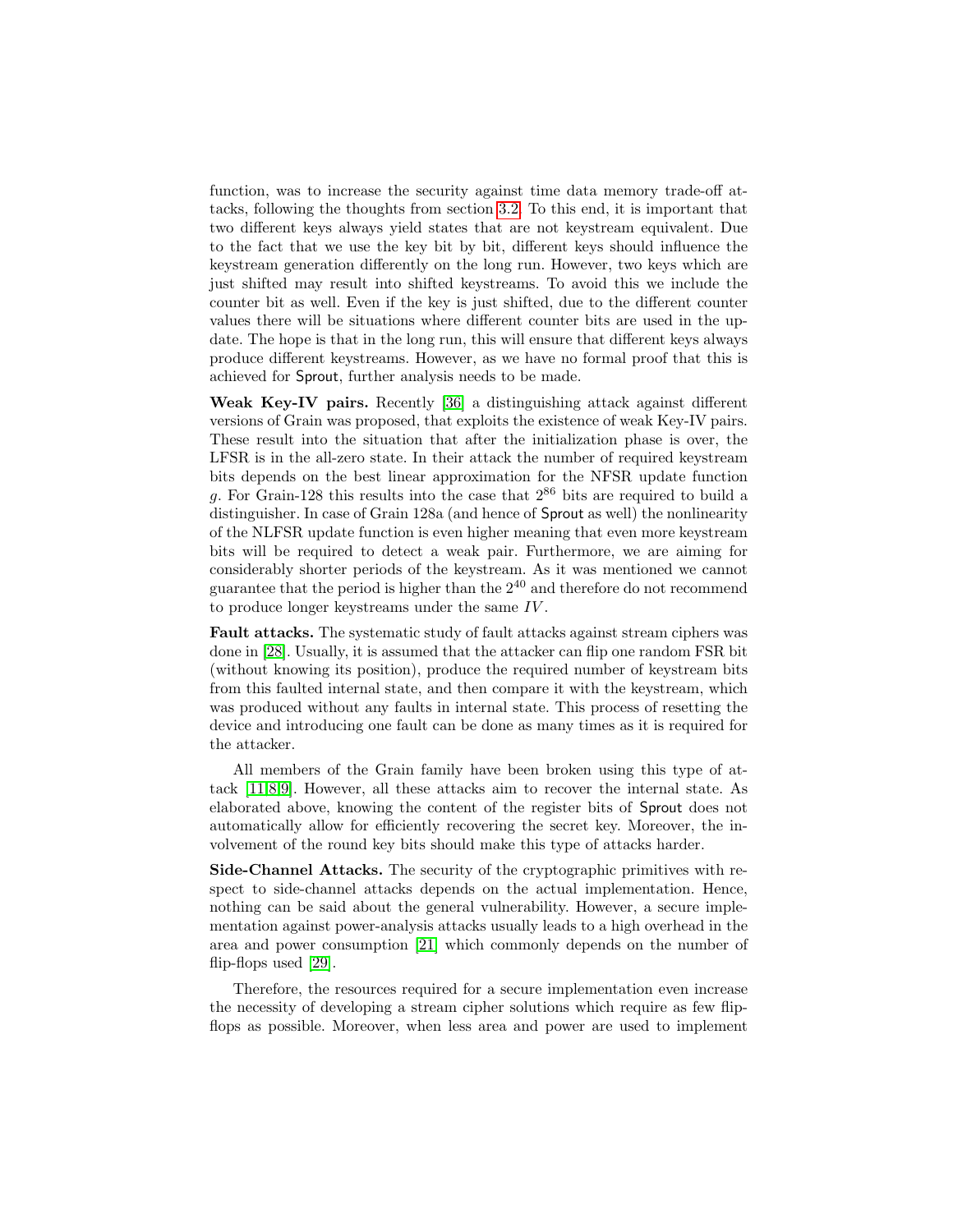the scheme itself, there is more space left in order to implement the necessary countermeasures and still stay feasible in the context of restricted devices.

# <span id="page-17-1"></span>6 Conclusion

In this work, we discussed a different approach for realizing keystream generators. The core idea is to design a cipher where the set of internal states is split into a large number of equivalence classes such that any trade-off attack has to consider every class at least once. As a concrete approach for realizing this property, we suggest to involve the secret key not only in the initialization process but in the update procedure as well. Although the change is conceptually simple, it may allow to avoid the rule of thumb that the internal state size needs to be at least twice the key length.

Exploiting the fact that storing fixed values is less area consuming than using registers, we were able to present a new stream cipher named Sprout which has a significantly smaller area size. Sprout is considered as a proof of concept to demonstrate the feasibility of this approach. To this end, it exhibits a rather conservative design where the choice of some parameters like the register lengths has been possibly overcautious. We see it as an interesting open question if and to what extend the area size can be further reduced for stream ciphers. At the moment, we do not see any reason why stream ciphers with comparatively short registers shouldn't be possible. Consequently we see this work as a a first step towards alternative design approaches that hopefully initiates further research on this question.

Another interesting direction is the following. To thwart TMDTO attacks, it is not necessary to achieve  $2^{\kappa}$  equivalence classes. Even if a cipher achieves less than these, it may still be sufficient if the effort for identifying these classes is sufficiently high. In other words, if the effort for finding all equivalence classes times the effort for executing a TMDTO attack is above the effort for exhaustive key search, we are on the safe side.

## References

- <span id="page-17-0"></span>1. Martin Ågren, Martin Hell, Thomas Johansson, and Willi Meier. Grain-128a: a new version of grain-128 with optional authentication. International Journal of Wireless and Mobile Computing, 5(1):48–59, 2011.
- <span id="page-17-2"></span>2. Mohamed Ahmed Abdelraheem, Julia Borghoff, Erik Zenner, and Mathieu David. Cryptanalysis of the light-weight cipher a2u2. In Cryptography and Coding, pages 375–390. Springer, 2011.
- <span id="page-17-4"></span>3. Mehreen Afzal and Ashraf Masood. Algebraic cryptanalysis of a nlfsr based stream cipher. In Information and Communication Technologies: From Theory to Applications, 2008. ICTTA 2008. 3rd International Conference on, pages 1–6. IEEE, 2008.
- <span id="page-17-3"></span>4. Frederik Armknecht, Matthias Hamann, and Vasily Mikhalev. Lightweight authentication protocols on ultra-lightweight RFIDs – myths and facts. In Workshop on RFID Security – RFIDSec'14, Oxford, UK, July 2014.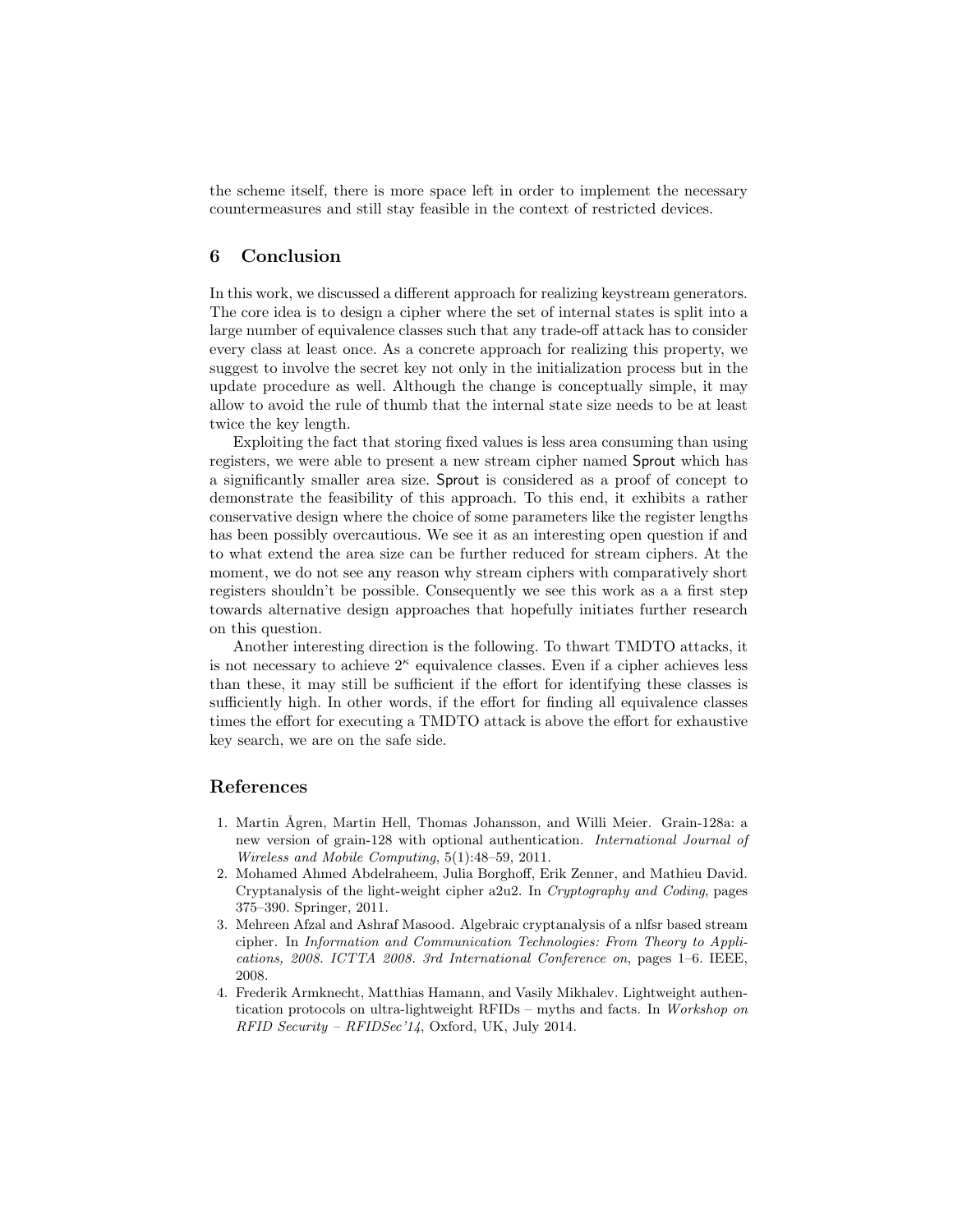- <span id="page-18-4"></span>5. Steve Babbage. Improved exhaustive search attacks on stream ciphers. In Security and Detection, 1995., European Convention on, pages 161–166. IET, 1995.
- <span id="page-18-3"></span>6. Steve Babbage and Matthew Dodd. The stream cipher mickey 2.0, 2006.
- <span id="page-18-6"></span>7. Steve Babbage and Matthew Dodd. The mickey stream ciphers. In New Stream Cipher Designs, pages 191–209. Springer, 2008.
- <span id="page-18-14"></span>8. Subhadeep Banik, Subhamoy Maitra, and Santanu Sarkar. A differential fault attack on grain-128a using macs. In Security, Privacy, and Applied Cryptography Engineering, pages 111–125. Springer, 2012.
- <span id="page-18-15"></span>9. Subhadeep Banik, Subhamoy Maitra, and Santanu Sarkar. A differential fault attack on the grain family of stream ciphers. In Cryptographic Hardware and Embedded Systems–CHES 2012, pages 122–139. Springer, 2012.
- <span id="page-18-8"></span>10. Elad Barkan, Eli Biham, and Adi Shamir. Rigorous bounds on cryptanalytic time/memory tradeoffs. In Advances in Cryptology-CRYPTO 2006, pages 1-21. Springer, 2006.
- <span id="page-18-13"></span>11. Alexandre Berzati, Cecile Canovas, Guilhem Castagnos, Blandine Debraize, Louis Goubin, Aline Gouget, Pascal Paillier, and Stephanie Salgado. Fault analysis of grain-128. In Hardware-Oriented Security and Trust, 2009. HOST'09. IEEE International Workshop on, pages 7–14. IEEE, 2009.
- <span id="page-18-5"></span>12. Alex Biryukov and Adi Shamir. Cryptanalytic time/memory/data tradeoffs for stream ciphers. In Advances in Cryptology–ASIACRYPT 2000, pages 1–13. Springer, 2000.
- <span id="page-18-7"></span>13. Alex Biryukov, Adi Shamir, and David Wagner. Real time cryptanalysis of a5/1 on a pc. In Fast Software Encryption, pages 1–18. Springer, 2001.
- <span id="page-18-0"></span>14. Andrey Bogdanov, Lars R. Knudsen, Gregor Leander, Christof Paar, Axel Poschmann, Matthew J. B. Robshaw, Yannick Seurin, and C. Vikkelsoe. PRESENT: an ultra-lightweight block cipher. In Pascal Paillier and Ingrid Verbauwhede, editors, Cryptographic Hardware and Embedded Systems - CHES 2007, 9th International Workshop, Vienna, Austria, September 10-13, 2007, Proceedings, volume 4727 of Lecture Notes in Computer Science, pages 450–466. Springer, 2007.
- <span id="page-18-1"></span>15. Christophe De Cannière, Orr Dunkelman, and Miroslav Knezevic. KATAN and KTANTAN - A family of small and efficient hardware-oriented block ciphers. In Christophe Clavier and Kris Gaj, editors, Cryptographic Hardware and Embedded Systems - CHES 2009, 11th International Workshop, Lausanne, Switzerland, September 6-9, 2009, Proceedings, volume 5747 of Lecture Notes in Computer Science, pages 272–288. Springer, 2009.
- <span id="page-18-2"></span>16. Christophe De Canniere and Bart Preneel. Trivium specifications. eSTREAM, ECRYPT Stream Cipher Project, 2006.
- <span id="page-18-11"></span>17. Nicolas T Courtois and Willi Meier. Algebraic attacks on stream ciphers with linear feedback. In Advances in Cryptology - EUROCRYPT 2003, pages 345–359. Springer, 2003.
- <span id="page-18-10"></span>18. Mathieu David, Damith C Ranasinghe, and Torben Larsen. A2u2: a stream cipher for printed electronics rfid tags. In RFID (RFID), 2011 IEEE International Conference on, pages 176–183. IEEE, 2011.
- <span id="page-18-12"></span>19. Itai Dinur, Tim G¨uneysu, Christof Paar, Adi Shamir, and Ralf Zimmermann. An experimentally verified attack on full grain-128 using dedicated reconfigurable hardware. In Advances in Cryptology–ASIACRYPT 2011, pages 327–343. Springer, 2011.
- <span id="page-18-9"></span>20. Orr Dunkelman and Nathan Keller. Treatment of the initial value in timememory-data tradeoff attacks on stream ciphers. Information Processing Letters, 107(5):133–137, 2008.